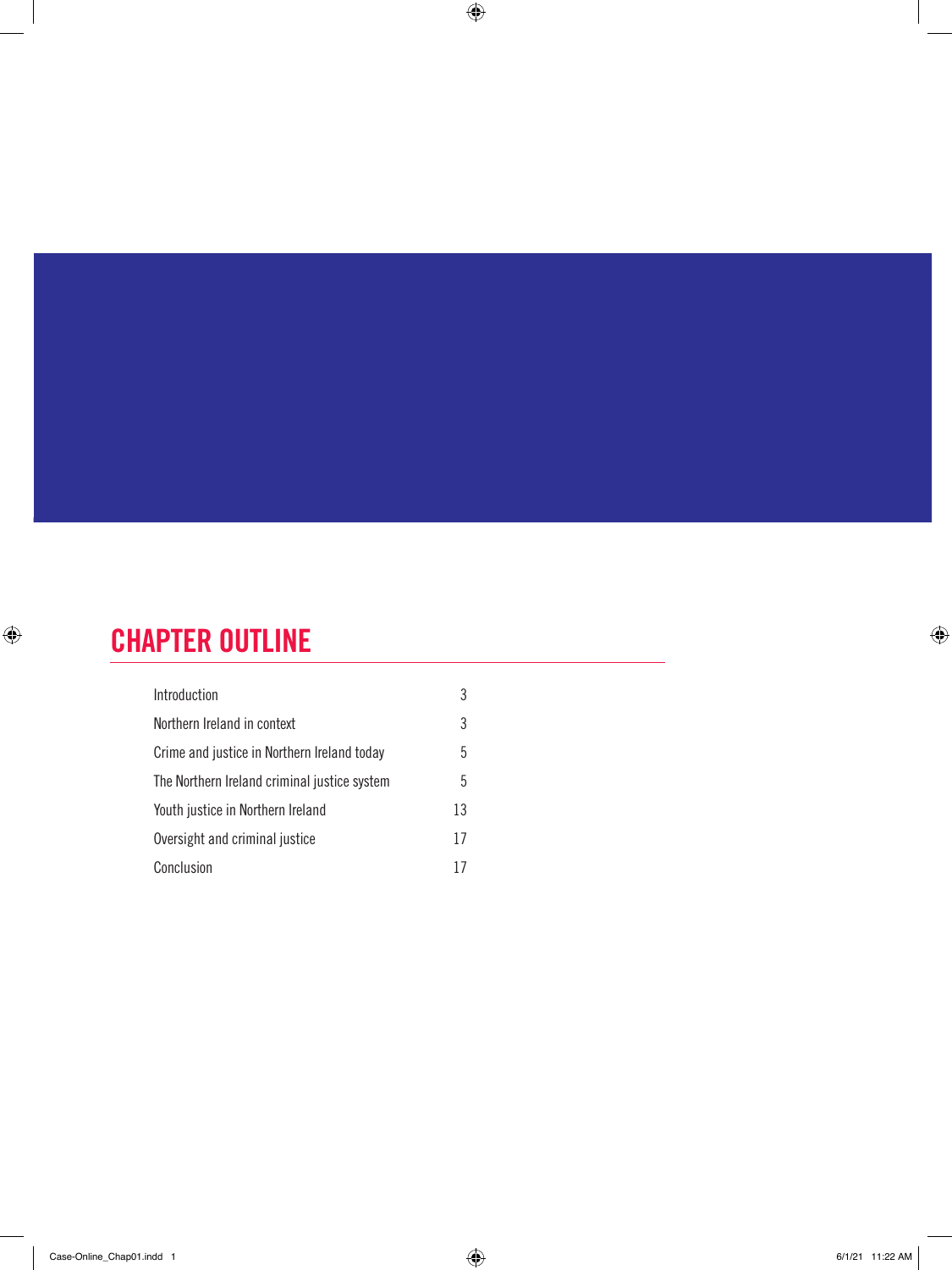# The criminal justice system in Northern Ireland

 $\bigoplus$ 

*Conor Murray and Nicola Carr*

 $\bigoplus$ 

## KEY ISSUES

#### After studying this chapter, you should be able to:

- appreciate the historical, social, and political context of criminal justice in Northern Ireland;
- identify the main custodial and community-based sentences that are available to courts;
- critically assess the current provisions in place to accommodate prisoners;
- synthesise the different systems that are in place to administer justice to children and young people under the age of 18;
- outline the main inspection and oversight bodies that have been established to ensure the effective and fair operation of the criminal justice system.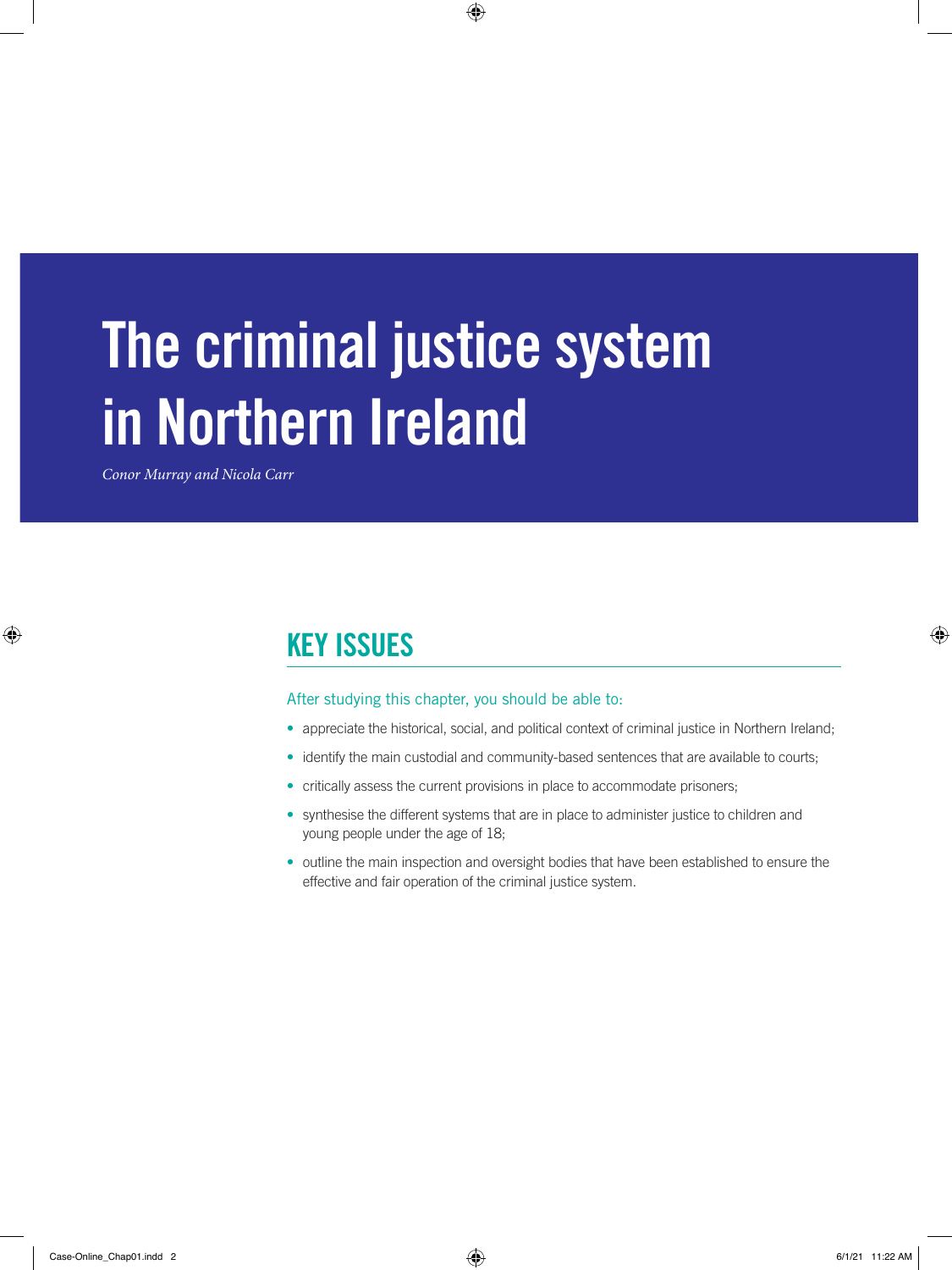## Introduction

In any jurisdiction, criminal justice sits within a particular historical, social, and political context. This is especially significant for Northern Ireland, where over three decades of violent political conflict (from the late 1960s to the late 1990s) have shaped the contemporary criminal justice system. In the transition to peace, the reform of criminal justice agencies has been a key priority. In this chapter, we begin with a brief historical overview of Northern Ireland and some of the key ways in which criminal justice has been impacted by the long period of conflict known as the 'Troubles'. We then briefly discuss the current system of government before outlining the current criminal justice context in Northern

Ireland and the key agencies involved, focusing particularly on the police, probation, prisons, youth justice system, and criminal justice oversight bodies. We also explore the challenges of the transition from conflict for the criminal justice system, ongoing reform, and continued legacies of the conflict. Having a good understanding of these issues will not only give you grounded knowledge of the criminal justice agencies that make up many justice systems globally, but will increase your appreciation of how politics and historical events can shape criminal justice practices and encourage you to continue developing your *Always Be Critical* mindset.

## Northern Ireland in context

Before beginning our overview of the criminal justice agencies in place today we need an appreciation of Northern Ireland's conflicted past. The Government of Ireland Act (1920) led to the partition of the island of Ireland into two separate jurisdictions—the southern jurisdiction, the Irish Free State (which subsequently became the Republic of Ireland) and the northern jurisdiction which became Northern Ireland and is part of the United Kingdom. The political conflict known as the Troubles erupted in Northern Ireland at the end of the 1960s. It lasted over 30 years and resulted in more than 3,500 deaths and 40,000 casualties (McKittrick and McVea, 2012). The causes of the political conflict were complex and linked to Ireland's history. While the level of violence has decreased, the debates about ethnicity, nationality, and the constitutional status of Northern Ireland continue. There are two opposing viewpoints: 'unionists' (many of whom are Protestant) are in favour of Northern Ireland remaining part of the United Kingdom, whereas 'nationalists' (many of whom are Catholic) want Northern Ireland to break away from the United Kingdom and join with the Republic of Ireland to create a united Ireland (Rosland, 2009).

The Northern Ireland state that was formed in 1921 was made up of a majority Protestant population (65 per cent, compared to 35 per cent Catholic). The Northern Ireland parliament at Stormont was dominated by Protestants/ Unionists and there was an under-representation of Catholics/Nationalists at all levels of government. In the 1960s, Catholics/Nationalists staged civil rights protests to highlight structural discrimination; in other words, institutional policies (such as those relating to employment and housing) that were having a negative impact on them. These protests led to political tensions and violence and, in August 1969, British troops were deployed on the

streets of Derry and Belfast in response to the civil unrest. The situation quickly escalated into a sustained conflict between Republican and Loyalist 'paramilitaries'—a term used to refer to illegally formed organisations that operate like armies. The Republicans were largely aligned with the Catholic and Nationalist communities and sought a united Ireland, while the Loyalists wanted to retain the connection to the United Kingdom, and the British army (Dixon and O'Kane, 2011). In this context, the British government suspended the Northern Ireland parliament in March 1972 and imposed 'Direct Rule' from Westminster. This meant that the British government became responsible for administering Northern Ireland directly.

## Crime and justice during conflict

During the period of Direct Rule, criminal justice policies in Northern Ireland often paralleled legislation in England and Wales and were made distinct only by rebranding an Act through adding 'Northern Ireland' to its title. However, in other ways the criminal justice system in Northern Ireland was very different, particularly in how it was applied to suppress and contain political conflict (McAlinden and Dwyer, 2015). This included the introduction of 'Emergency' legislation, which allowed for internment (the indefinite detention of terrorist suspects without trial), increased police and army powers, and the introduction of juryless 'Diplock' courts (named after a British judge) in cases of alleged terrorist offending.

The role of the police force, the Royal Ulster Constabulary (RUC), during the Troubles has been the subject of particular critique. There were concerns about police accountability, allegations of collusion with Loyalist paramilitaries, and

⊕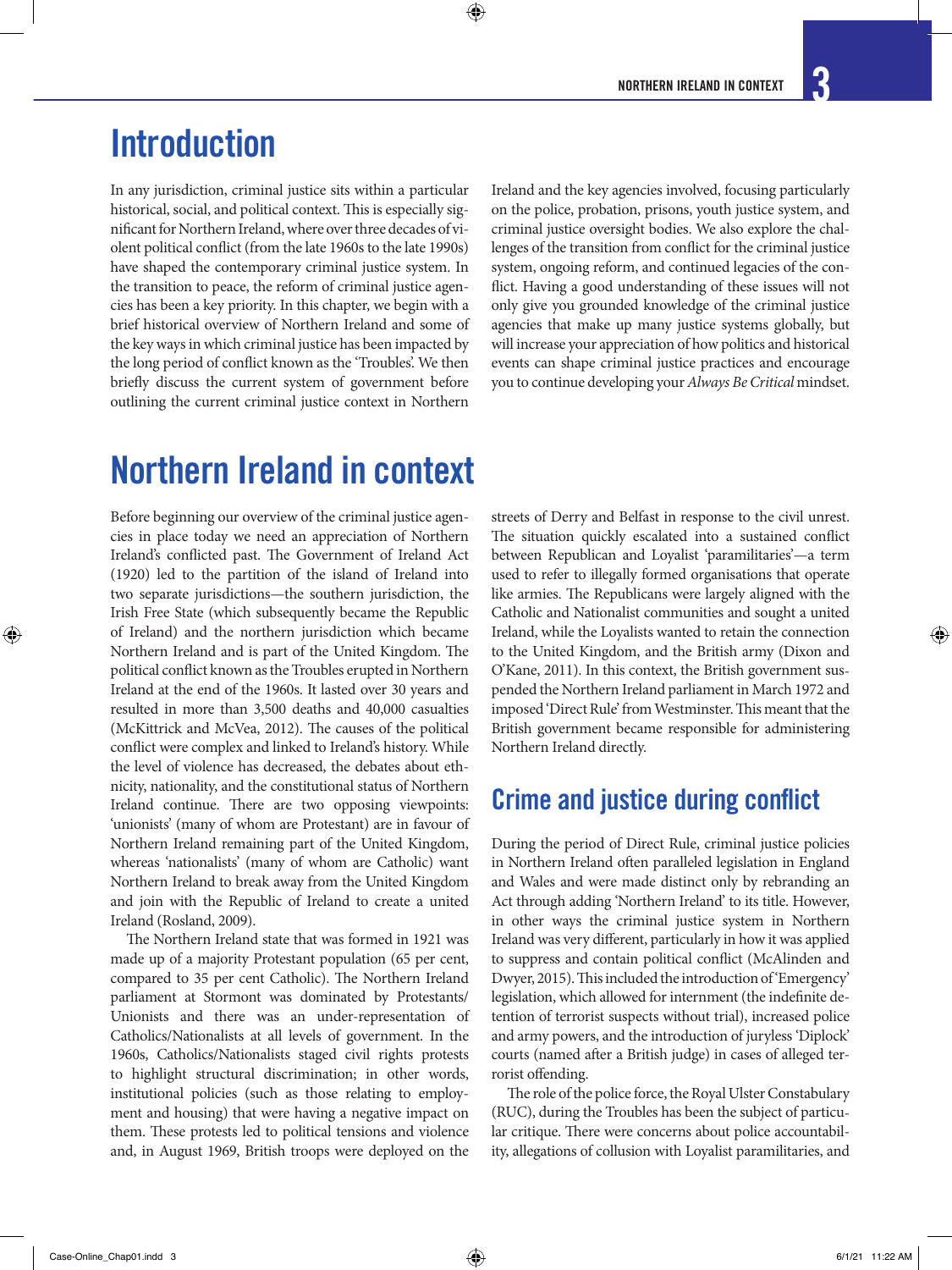⊕

institutionalised discrimination (Hillyard and Tomlinson, 2000; Ellison and Mulcahy, 2001). As in other contexts, 'the police' was both an imagined and a material representation of the state (Ellison and Smyth, 2000). For many Protestants and Unionists, the police represented loyalty and service to the British crown. For many Catholics and Nationalists, the police represented the coercive embodiment of a state to which they owed no allegiance, as well as the 'sharp end' of sectarian and politically discriminatory policing tactics (Ruane and Todd, 1996; Mulcahy, 2006).

Over the course of the conflict, over 300 police officers were killed. Because of the perceived absence of legitimacy of policing in many parts of the Northern Ireland jurisdiction, paramilitary groups adopted quasi-policing roles within their local communities. In Loyalist communities, the emergence of paramilitary regulation from the early 1970s was initially viewed as an assistance to the police (Monaghan, 2004). This involved punishment beatings, exiles, shootings, and executions, as well as the monitoring of behaviour in local communities in the absence of an accepted form of policing (Feenan, 2002). The types of behaviour that were punished by paramilitaries included so-called 'ordinary' crime or antisocial behaviour (such as theft, 'joy-riding', drug-dealing, and vandalism).

Prisons were also key sites of political conflict because of the introduction of measures such as internment, and policies regarding the treatment of political prisoners. Prison officers were considered 'legitimate targets' by paramilitary organisations and over the course of the Troubles, 29 prison officers were killed by paramilitary groups. Internment was reintroduced into Northern Ireland in 1971 through the activation of emergency legislation which allowed a person to be detained if they were suspected of acting or having acted in a way that could disrupt peace in Northern Ireland (Spjut, 1986). One of the immediate effects of internment was the growth of the detention population; between 1971 and 1975 (when the practice ended), 1,981 people were interned. Internees were held in prisons and in old military facilities such as Long Kesh in County Down.

Alongside internees, the prisons also contained political prisoners, those sentenced or remanded (detained from arrest until trial) for conflict-related offences. Unlike the mainstream prison population, commonly known as 'Ordinary Decent Criminals' (ODCs) (Gormally et al., 1993), political prisoners were initially provided with 'special category status' which meant they could wear their own clothes and mingle freely. Political prisoners and internees were held separately from ODCs and prisoners of opposing paramilitary groups. The British government changed this policy in 1976 by removing the special category status of prisoners convicted of terrorist offences, instead requiring that they be treated the same as other convicted offenders (e.g. having to wear a prison uniform, limiting their associations, etc.) (McEvoy, 2001). The Maze—a new high-security,

purpose-built prison—was constructed on the Long Kesh site, and prisoners convicted of terrorist-related offences were held there.

The Republican prisoners reacted to their change in status by protesting. Large numbers of prisoners refused to wear prison-issue clothing, covering themselves only with blankets when leaving their cells, and soon became known as the 'Blanket Men' (McKeown, 2001). This protest then escalated into a 'no wash' or 'dirty' protest and led to prisoners smearing their cells with excrement. The protests extended to other prisons, including Armagh Women's Gaol (Corcoran, 2007), and continued into the 1980s. Frustrated by their lack of success, prisoners in The Maze went on hunger strike in an attempt to achieve special category status. The British government refused to give in to the prisoners' demands, and ultimately 10 prisoners starved to death (Beresford, 1987).

### Crime and justice following the Good Friday Agreement

The most marked aspects of violent political conflict ended in 1998 following the success of the Belfast Peace Agreement, more commonly referred to as the Good Friday Agreement (NIO, 1998). Following this agreement, Direct Rule was lifted and in 1999 the Northern Ireland Assembly was restored. The Assembly, which is currently made up of 90 elected parliamentary representatives or MLAs (Member of the Local Assembly), is responsible for some areas of legislation, for example policy in relation to employment, education, and health and social services. However, similarly to the position of the devolved governments in Scotland and Wales, the Northern Ireland Assembly does not control matters considered to be of national importance, which remain the responsibility of the Westminster parliament. This includes areas such as international relations, defence, and national security. Because of the historically contested nature of criminal justice in Northern Ireland, policing and justice powers were not devolved to the Northern Ireland Assembly in 1998. The Good Friday Agreement set out plans for the establishment of an independent commission to make recommendations for the future policing arrangements of Northern Ireland (ICP, 1999) and a parallel wide-ranging review of other areas of the criminal justice system (Criminal Justice Review, 2000).

The reviews of both policing and other aspects of the criminal justice system led to a series of reforms that we will describe later in this chapter. Most significantly, we will discuss the establishment of a new police force, the use of restorative justice within the youth justice system, and new institutions for the oversight of the criminal justice system. The Good Friday Agreement also involved a commitment to release prisoners who had been convicted

↔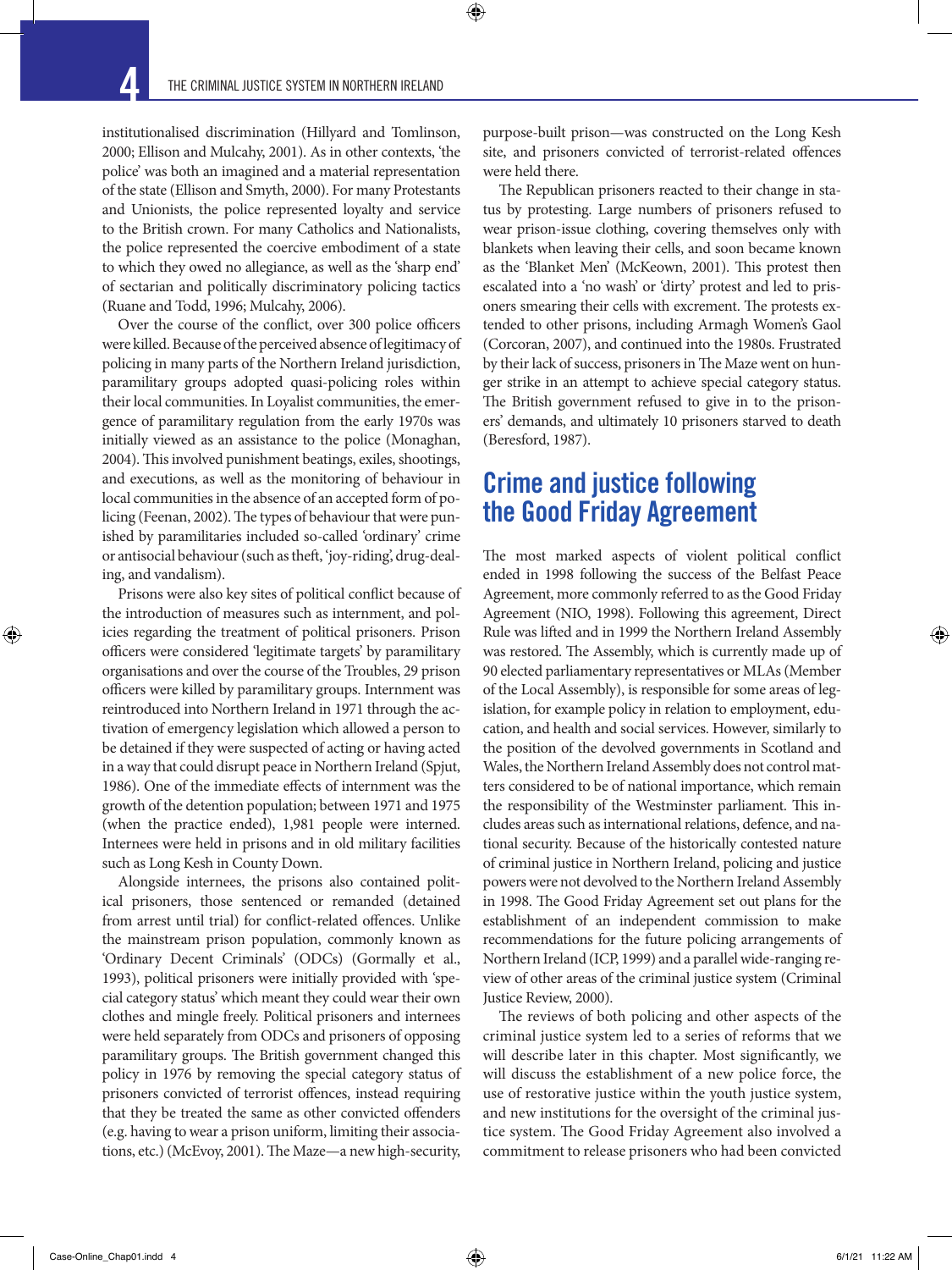of conflict-related offences. Through the multi-party Hillsborough Agreement (2010) policing and justice powers were devolved to the Northern Ireland Assembly in 2010 (NIO, 2010a) and a justice minister was appointed. The Minister for Justice initiated two substantive independent reviews—one of prisons and the other of the youth justice system in Northern Ireland, indicating the priority areas for the new department.

In considering Northern Ireland's conflicted past and its transition into peace we have reflected on some bleak realities including violence, murder, and state collusion. This gives us the essential background knowledge to appreciate the criminal justice landscape that is in place today.

## Crime and justice in Northern Ireland today

 $\bm{\Theta}$ 

One way for us to get a sense of crime and justice in Northern Ireland today is to explore the Police Service of Northern Ireland (PSNI) statistics on recorded crime. As we discuss in Chapter 5, there are some important caveats to bear in mind when assessing official crime statistics. These include:

- Not all crime is reported to the police and there is usually under-reporting of particular types of crime (e.g. hate crime and domestic violence).
- Recorded crime reflects police practices and priorities (Maguire, 2015)—in other words, there will appear to be higher rates of the crimes that they have chosen to target.
- Crime reporting is affected by confidence and trust in the police, which is particularly significant in Northern Ireland because of the legacy of political conflict (Ellison and Mulcahy, 2001).

Victim surveys are another potentially useful source of crime data. The Northern Ireland Crime Survey (NICS) is conducted annually amongst a representative sample of households. It measures victimisation rates (even where crimes have not been reported to the police), perceptions of crime, and public confidence in the police and the wider criminal justice system. The questions in the NICS are similar to the questions asked in the Crime Survey for England and Wales (CSEW); this is useful as it allows us to make comparisons across different jurisdictions.

We can see that the rate of crime in Northern Ireland has fallen over time, reflected in both the PSNI and NICS data. Between 2002/3 and 2019/20 the numbers of recorded crimes fell from 138,132 to 106,585 (PSNI, 2020a). Theft

offences, including burglary and criminal damage, account for the greatest proportion of recorded crime (46 per cent in 2019/20). Within the overall context of declining crime, there has been an upward trend in recorded offences involving violence against the person (including sexual offences and robbery), which accounted for 42 per cent of recorded crime in this period—the highest level recorded (PSNI, 2020a). Furthermore, despite an overall downward trend in the number of homicides, particularly when compared to the periods of most intense political conflict (376 in 1972), we can see that there has been a relative spike in homicide cases in recent years. There were 23 murders in 2017/18 (the second highest figure in the last 10 years), 24 murders in 2018/19 (the highest in the last 10 years), and 19 in 2019/20 (the fourth highest figure in the last 10 years) (PSNI, 2020a). Comparisons between the NICS and the CSEW show that the risk of becoming a victim of crime (7.5 per cent) remains lower in Northern Ireland than it does in England and Wales (14.9 per cent) (Banks and Campbell, 2020).

Alongside the main crime statistics, we can also keep up to date on Northern Ireland's current 'security situation' though statistics published by the police. This information includes levels of recorded 'security-related deaths', shootings, bombing incidents, and arrests made under the Terrorism Act. While there is a marked decrease in levels of violence since the Troubles there is still ongoing activity, including two killings between February 2020 and January 2021 (PSNI, 2021). Information is also recorded on so-called 'paramilitary-style' shootings and assaults. These are particularly likely to be under-reported but nonetheless, through the available information we can see continued levels of paramilitary activity within communities.

## The Northern Ireland criminal justice system

Similar to the criminal justice systems of England and Wales and of Scotland, in the Northern Ireland system we see a range of agencies involved in the administration of justice. This includes the police, prosecution services, the courts, probation, and prisons. We will discuss the elements and key characteristics of each of these agencies in

 $\bigoplus$ 

↔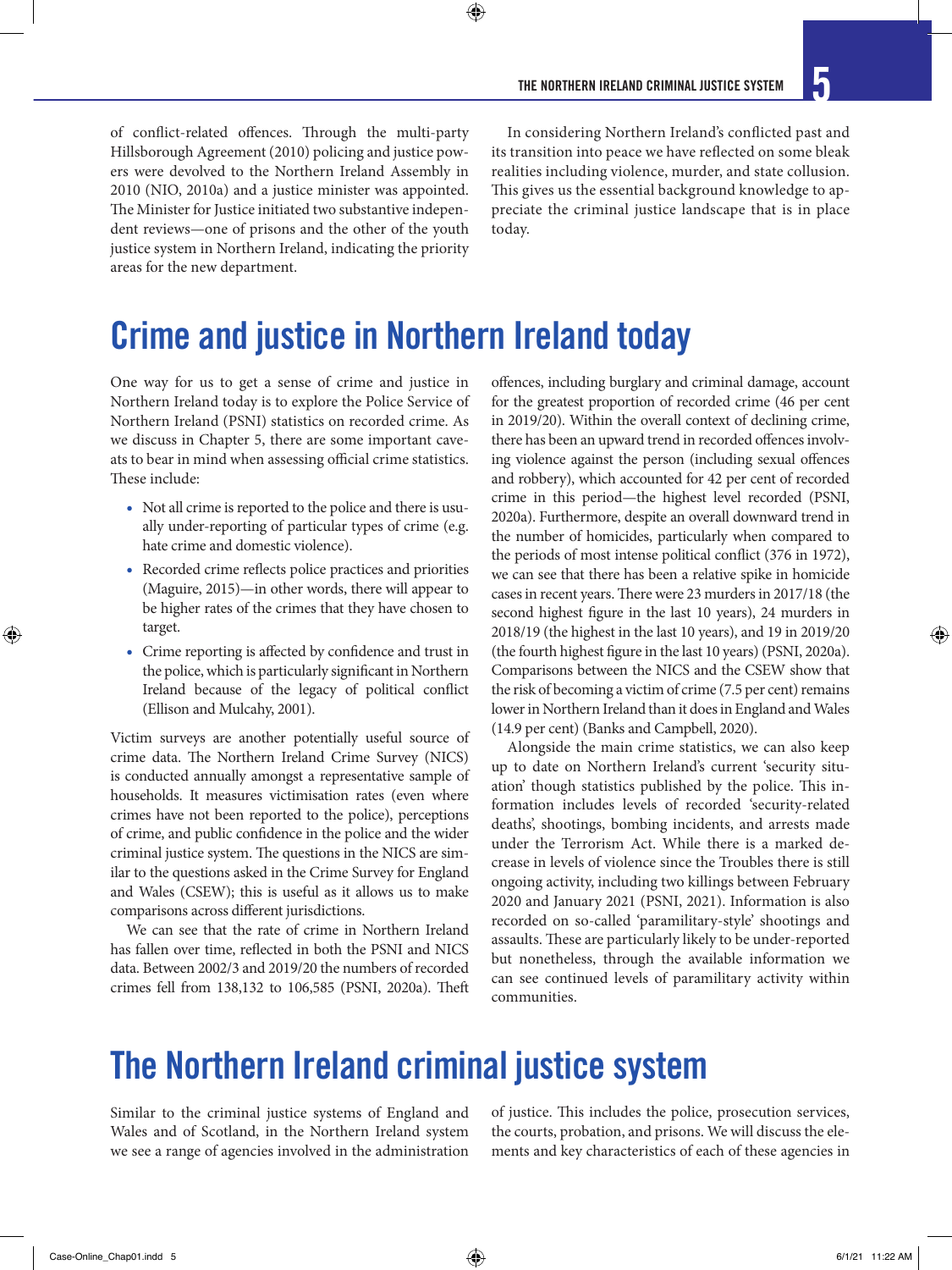this section. For young people under the age of 18, there is a separate but parallel system—we will discuss this system later in 'Youth justice in Northern Ireland'.

## Policing and police reform

By now you will have an appreciation of Northern Ireland's historical conflict, and the impact on its criminal justice system. Reform of policing was seen as integral to the peace process, particularly given the extensive criticisms of the role of the Royal Ulster Constabulary (RUC) during the Troubles. The Independent Commission on Policing (ICP) in Northern Ireland, chaired by Chris Patten, published a report in September 1999 setting out 175 recommendations for police reform (ICP, 1999). The Patten Report, as it became known, foregrounded the protection of human rights as a core function of the police, emphasising accountability and transparency. It recommended renaming the force 'Police Service of Northern Ireland' and it called for equal recruitment of Catholics and Protestants, and the establishment of new governance structures.

After the Police (Northern Ireland) Act (2000) was passed in 2001 the RUC did indeed become the Police Service of Northern Ireland (PSNI) (Mulcahy, 2006). A new uniform, badge, and an oath for new officers were introduced and the first PSNI-trained officers took up post in April 2002. In **Conversation 1.1** we hear from an anonymous former RUC and PSNI Officer who discusses their first-hand experiences of the transition from RUC to PSNI. In addition to the reformation of policing, the Police Act (Northern Ireland) 2000 established the Northern Ireland Policing Board (NIPB). This independent public body comprises 19 political and independent members. The main statutory duties and responsibilities of the NIPB are to secure an effective and efficient public service, set priorities and targets for police performance, and appoint (and dismiss, if necessary) the most senior police officers. It is also responsible for monitoring the performance of the PSNI in complying with the Human Rights Act 1998.

As the Patten Report observed (ICP, 1999), the RUC was not representative of the society it policed. Catholics constituted 8 per cent of the force, despite making up over 40 per cent of the Northern Ireland population. In order to encourage more equal representation of Catholics and Protestants within the police workforce, a 50/50 recruitment policy was introduced. The policy was in place for ten years (2001-11), and during this time the Catholic composition of the workforce increased from 8.3 to 29.38 per cent. It is also worth noting that the proportion of women in the police increased from 12.6 to 25.54 per cent during that period (NIO, 2010b). According to the latest figures available at the time of writing, Catholics now constitute 31.92 per cent of the force, Protestants 66.74 per cent, and ethnic minority

backgrounds 0.58 per cent (reflective of the broader composition of the Northern Ireland population, which is less diverse than other jurisdictions in the United Kingdom). The number of women in the police force has also continued to increase, rising to 29.87 per cent (PSNI, 2020b).

As well as these systemic reforms, there were also attempts to shift the focus of policing towards a more community-based model (Ellison and O'Rawe, 2010), which involved establishing Policing and Community Safety Partnerships (Justice Act 2011). However, some have questioned the success of these efforts (Topping, 2015). In addition, the threat of dissident Republicans (dissidents are those who oppose the official policy of a state) remains a challenge to the normalisation of policing, as a number of Republican paramilitary groups continue to be militant and oppose the ceasefire. Since 2001, two police officers have been killed by dissidents (Constable Stephen Carroll was shot in 2009 and Constable Ronan Kerr was killed in a car bomb in 2011) and the continued level of overall threat is assessed as 'severe', meaning a terrorist attack is 'highly likely' (PSNI, 2021). The continued activities of both Republican and Loyalist paramilitaries within communities is another source of concern.

### Prosecution, courts, and sentences

After someone in Northern Ireland is charged by the police with having committed a criminal offence, their case is first reviewed by the Public Prosecution Service (PPS). This body has a similar function to the Crown Prosecution Service in England and Wales. It is responsible for prosecuting cases at court, as well as deciding whether there is enough evidence for prosecution and if prosecution is within the public interest. The courts are run by the Northern Ireland Courts and Tribunal Service (NICTS) and the court structure is similar to that of England and Wales. Individuals charged with less serious offences will have their cases held in the Magistrates' courts, for those charged with more serious offences, their cases will be heard in the Crown Court—and there is a separate youth court for under-18s. Should an offender wish to appeal a decision made in court, recourse can be made to the Court of Appeal. Most prosecutions that proceed to court are finalised at the magistrates' court level, however over the years there have been consistent concerns about how long it takes cases to progress through the courts (CJINI, 2010). The outcomes for offenders found guilty in court differ, but monetary penalties (fines) are the most frequently used disposals—in 2019 almost 54 per cent of all cases before the courts were dealt with in this way. Just over 13 per cent of cases resulted in a prison sentence, 16 per cent received a suspended prison sentence, and 13 per cent received a community sentence (Graham, 2020).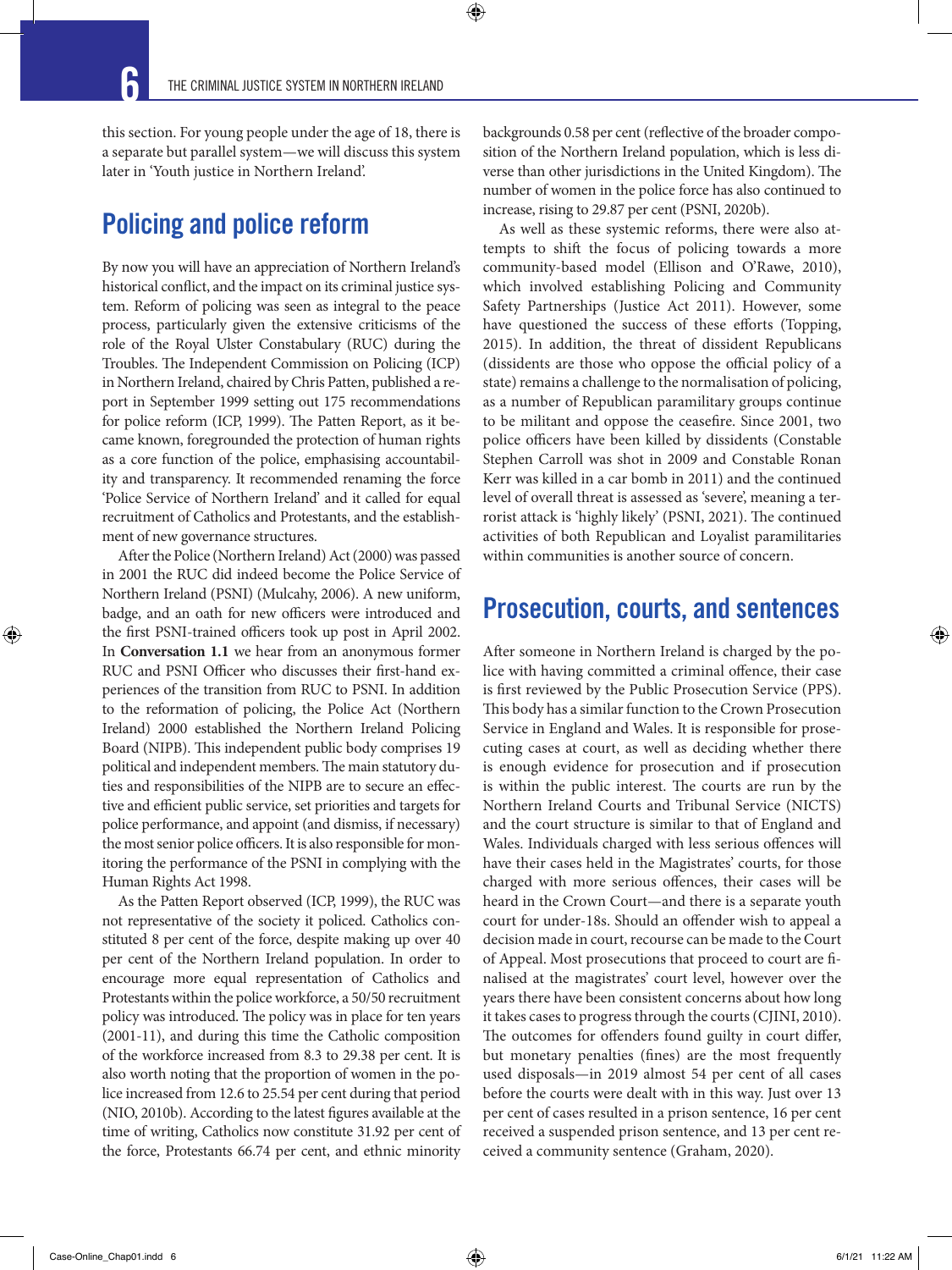⊕

#### **CONVERSATION**

#### RUC to PSNI: The Journey

#### *with a former RUC and PSNI Officer*

Coming from a policing family, with my father, brother, and brother-in-law all serving in the RUC, I suppose it could be said that policing was in the blood and my decision to join was a forgone conclusion. I led a very sheltered upbringing, protected from the harrowing times of the seventies and the bitter sectarian divergence that ravaged Northern Ireland by parents who raised me without political or religious opinion.

It was the 1980s when I found myself travelling to the RUC Depot (training centre) in Enniskillen to start my career as a police officer in the RUC. I arrived full of enthusiasm, with thoughts of making a difference and serving the community, and of course the good salary and career security were also part of the decisionmaking process. The basic police training consisted of a combination of legislation and procedures, intermixed with foot drill and physical fitness which was delivered within a very strict disciplinary regime. Much emphasis was placed upon having pride in your appearance and the uniform you wore. The instructors took time out from these structured studies to discuss the history of policing within the island of Ireland and we received several personal inputs from retired members, highlighting our predecessors' personal sacrifices and devotion to duty. The consistent theme was courtesy, respect for others, and self-discipline. In my squad, we had a mix of genders and religious backgrounds, and we also had some international students. Irrespective of whether you came from a city estate or country townland, everyone seemed extremely proud to be a member of the RUC.

I had a rude awakening as to what policing in Northern Ireland would really entail when on 4th September 1985 the Enniskillen training depot was mortared by the IRA injuring 30 people, of which I was one. The realisation there and then for the whole squad was disturbing. A short time later I was to subjected to my first policing role at a Loyalist day of action which was equally harrowing;

the abuse and threats were so intimidating it left me wondering what the RUC's role was. During my service, I always ended up working on a border, either a green field which contained a dividing line between two countries or a peace line which placed a physical division between two differing communities. I found myself in a catch-22, where you are damned if you do and damned if you don't. It was very difficult to navigate, especially in a vacuum where there were calls for disbandment, claims of collusion, and oppressive policing behaviours.

During the political discussions on police reform, the conversations within the RUC ranks were of fear for our jobs and disbelief at the rhetoric being used to describe us and our sacrifices. There was much talk about the new name, the new uniform, and the new logo but there was little or no consultation with the RUC as a whole.

On the day the name changed, feelings were running very high. As officers wore the uniform they were so proud of for the last time, some were tearful, others very cross, and some experienced feelings of bereavement. The pace and stealth of the removal of all things RUC caused widespread anxiety and upset in the initial days and weeks. However, Policing is Policing; there was a job to be done and communities to serve, and that is exactly what happened. The majority of officers embraced the change and the new look, carrying out their duties as required in very difficult and demanding times.

Flags and emblems are a very contentious issue within the divided society of Northern Ireland and the RUC emblem was no different in a policing context. It is still remembered by the various bodies that 'mark the sacrifices and honour the achievements' of the RUC (the mission of the RUC George Cross Foundation).

The face of policing has changed dramatically and continues to do so, especially within the Northern Irish context. I believe the PSNI continues to engage with those changes with open arms; the changes do not always please everyone, but as one of my earliest lessons taught me in Enniskillen, 'The law is no respecter of persons'.

## Probation services: Community sanctions and measures

As you will know from your study of criminology so far (and from Chapters 24 and 25, particularly), many people receive part or all of their punishment in the community.

The Probation Board for Northern Ireland (PBNI) is the organisation responsible for the supervision of people subject to Community Sanctions and Measures (CSMs). Such sanctions and measures are defined as those:

. . . which maintain suspects or offenders in the community and involve some restrictions on their liberty through the

⊕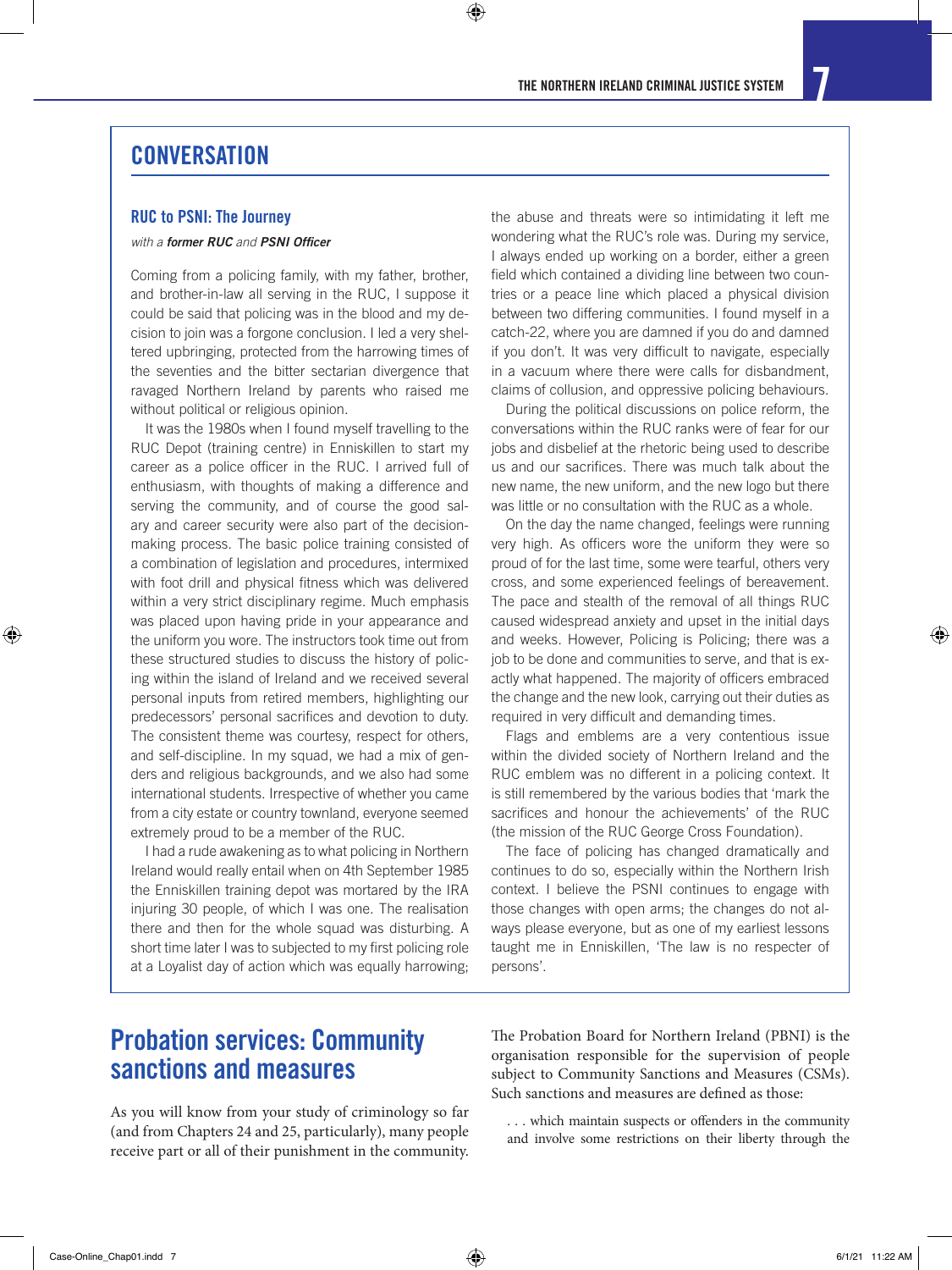$\bigcirc$ 

imposition of conditions and/or obligations. The term designates any sanction imposed by a judicial or administrative authority, and any measure taken before or instead of a decision on a sanction, as well as ways of enforcing a sentence of imprisonment outside a prison establishment. (Council of Europe, 2017)

We can see that this definition encompasses both community sanctions imposed by the court and the supervision of people in the community instead of a prison sentence or following release from prison.

The main community sentences that can be imposed by the courts in Northern Ireland are:

- **Probation Order:** this places a person under the supervision of a probation officer. The courts can sentence someone to this order for a period of between six months and three years.
- **Community Service Order:** this requires a person to carry out unpaid work in the community. It may be given to anyone over the age of 16 and for a period ranging from 40 to 240 hours.
- **Combination Order:** this sentence combines a Probation Order with a Community Service Order. The element of probation supervision can last from one to three years and the community service component can range from 40 to 100 hours.

These three orders are supervised entirely in the community. The courts can also impose sentences which involve a period of imprisonment followed by a period of supervision in the community after release from prison:

- **Determinate Custodial Sentence:** this is a sentence of imprisonment for a period set by the court. The first half of the sentence is spent in custody and the second half in the community.
- **Extended and Indeterminate Custodial Sentences:** these were introduced in Northern Ireland in the Criminal Justice (Northern Ireland) Order 2008. They are sometimes referred to as 'public protection' sentences (Carr, 2015a), as they can only be imposed if a person has committed a serious offence and the court believes that a person is 'dangerous' and likely to commit further offences that would result in serious harm. For an Extended Custodial Sentence (ECS), the court must specify the maximum time to be spent in prison at the point of sentence. For an Indeterminate Custodial Sentence (ICS), no release date is set—a characteristic which has been strongly criticised, as we consider in 'Controversy and debate'. At the point of sentence, the court sets a 'tariff' date, which is the earliest point at which a person subject to an ICS can be considered for release.

The Parole Commissioners for Northern Ireland (PCNI) decide when prisoners serving Extended and Indeterminate Custodial Sentences can be released on licence. They also consider the point at which a person subject to a life sentence, which is imposed for the most serious offences (such as murder), can be released. The PCNI is a statutory body comprising 41 commissioners who work on a part-time basis and are appointed based on their professional expertise (e.g. law, psychiatry, policing, and probation). They make their decisions based on a number of factors, including an assessment of the risk of further offending and the likelihood of a person causing further serious harm. They must also consider what is best to support the rehabilitation of the prisoner (PCNI, 2016).

When a person is released on licence, they have to agree to obey certain conditions. These typically include a requirement to live at an approved address, to keep in touch with their probation officer, to only travel abroad with prior permission, and to not commit further offences. They might also have to agree to more specific conditions based on the particular characteristics of the person's offending history and the assessed level of risk. These can include restrictions on contact with specified individuals or groups, restrictions on specific activities, and curfew requirements, which can involve electronic monitoring. If they fail to adhere to the conditions of a licence, a person can be 'recalled' to prison.

Probation officers are employed by the Probation Board for Northern Ireland (PBNI) and supervise people subject to community sentences or those released on licence in the community. The arrangements for probation in Northern Ireland differ from other UK jurisdictions. The PBNI is a non-departmental public body, which means that although it receives most of its funding from the government, it operates at arm's length from government departments. It is governed by a board made up of representatives from the community (Fulton and Carr, 2013). Probation offices are located throughout Northern Ireland and some probation officers also work in prison. In Scotland, criminal justice social workers (the equivalent of probation officers) work in local authorities (McNeill, 2016), while in England and Wales probation services—which were split into public and private provision following the reforms of the 'Transforming Rehabilitation' programme (see Chapter 25)—have been 'renationalised' under the ambit of the National Probation Service.

The particular governance structure of probation in Northern Ireland is linked to the political conflict. In the 1980s, the decision to establish a board comprising members of the community was based on the view that probation should be representative of the entire community. The PBNI took a 'neutral' stance during the political conflict, which meant that it only worked with people involved in politically motivated offending on a voluntary basis (i.e. if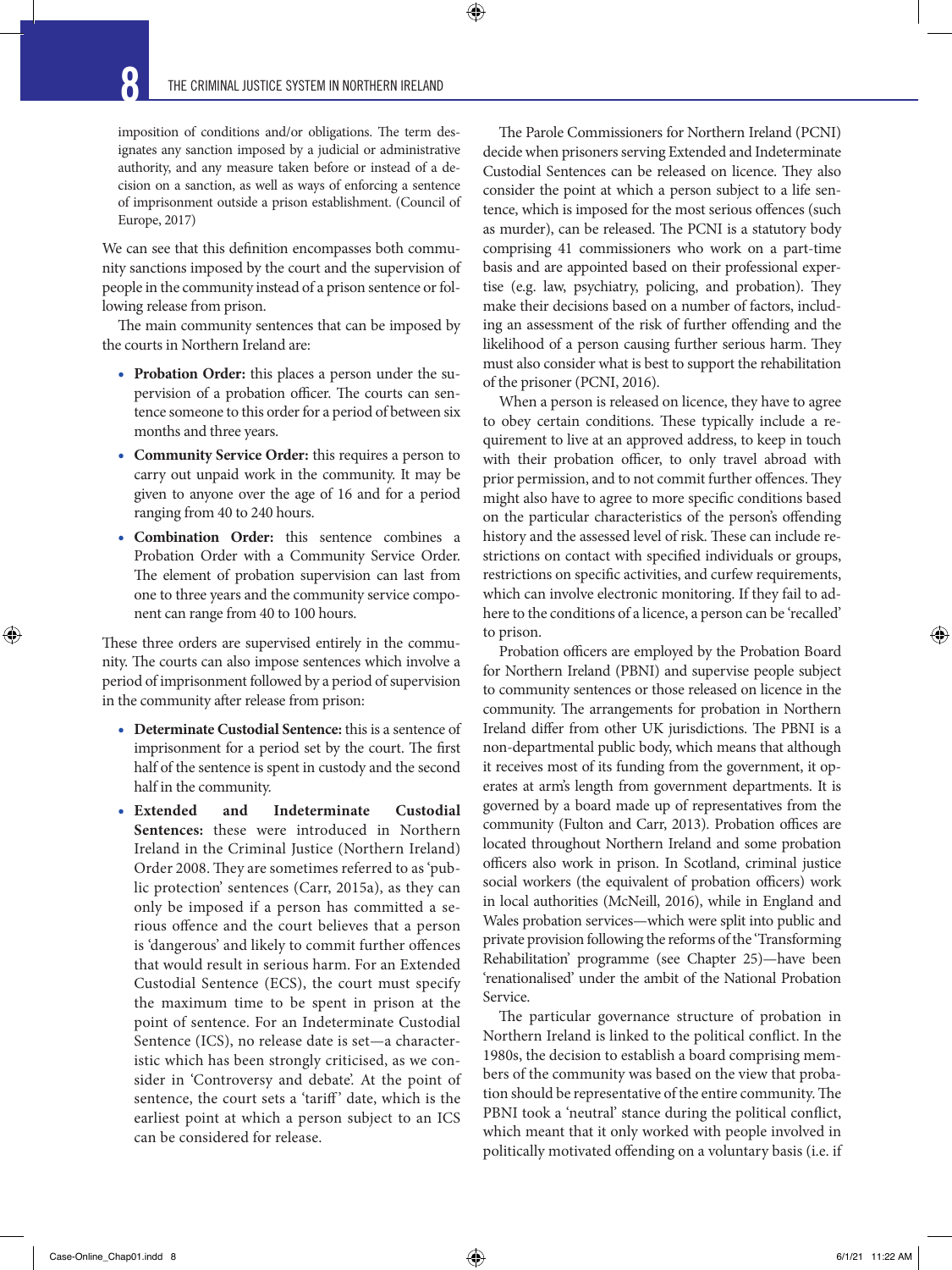### CONTROVERSY AND DEBATE !

#### Indeterminate Custodial Sentences

The Criminal Justice Act (2003) introduced the 'Imprisonment for Public Protection' (IPP) sentence for England and Wales. The intention was to create a sentence that would keep the most dangerous offenders in prison for an indeterminate period (i.e. they had no set release date) to protect the public. Individuals given these sentences were provided with a minimum tariff date, and after this date passed it was up to the Parole Board to decide when to release the prisoner based on whether they believed the individual's risk was manageable in the community (Harris et al., 2020).

These sentences came under immense criticism because the indeterminate nature of their incarceration left prisoners feeling hopeless, frustrated, and distressed (Addicott, 2012; Smart 2019). It put prisoners off seeking support for mental illness out of fear that the support would show up on their records and subsequently cause the Parole Board to believe they were failing to progress (Sainsbury Centre for Mental Health, 2008; Independent Advisory Panel on Deaths in Custody, 2019).

IPPs were further criticised because of a 'net-widening' effect. They were originally intended for the most

the prisoners requested support). The reasoning behind this approach was that those who had become involved in the criminal justice system as a result of politically motivated offending did not consider themselves to need 'rehabilitation'. As a result of its neutral stance, probation officers were able to operate in communities that were considered no-go areas by other criminal justice agencies, such as the police. It also meant that, unlike prison officers or the police, probation officers were not considered 'legitimate targets' by paramilitaries and no probation officers were killed during the conflict because of their occupation (Carr and Maruna, 2012).

The stated purpose of community sentences such as probation orders is to 'secure the rehabilitation of the offender' and to 'protect the public from harm' (Criminal Justice (Northern Ireland) Order 1996). This dual emphasis on rehabilitation and public protection has become a common feature of probation practice in many countries (Robinson and McNeill, 2016). Central to the practice is the emphasis on assessing risk, both of reoffending and the likelihood of causing serious harm. Probation officers write pre-sentence reports for the courts on request, providing information on a person's background and reasons for their offending. They also provide an assessment of risk and make serious and prolific offenders, however increasing numbers of low-level offenders were given the sentence (Harris et al., 2020). In recognition of all these criticisms the IPP sentence was abolished in 2012, but not retrospectively—meaning that no one new could be given the sentence, however those that had already been given the sentence were not released. At the time of the sentence being abolished it was estimated there were over 6,000 prisoners serving IPP sentences (Bettinson and Dingwall, 2013).

Under the Criminal Justice (Northern Ireland) Order (2008), sentencing in Northern Ireland adopted a similar approach to 'public protection'. In doing so, two public protection sentences were introduced: Indeterminate and Extended Custodial Sentences (ICS and ECS respectively). While the ICS, Northern Ireland's equivalent to the IPP, has not been applied anywhere near as frequently as its England and Wales counterpart (there were 48 prisoners on ICS sentences in March 2020), those prisoners that have been subjected to these sentences share the same pains of indeterminacy. Unlike the IPP, the ICS has not been abolished.

recommendations to the court accordingly. Ultimately, the court decides the sentence.

**Table 1** provides a snapshot of the numbers of people who were under the supervision of PBNI in March 2020 this includes people subject to community sentences and post-custodial supervision (i.e. those released on licence from prison). To help you make sense of the figures, the term 'Juvenile Justice Centre Order' applies to under-18s who are sentenced to detention in the Juvenile Justice Centre and are then supervised for a period following their release; a 'Sex Offender Licence' involves supervision of people who have been convicted of a sexual offence following their release from custody; and a 'GB Transfer Licence' is for people who have been served a sentence in a prison in England, Wales, or Scotland but are supervised in Northern Ireland for the period of their licence. It is also worth noting that some people may be subject to more than one order at the same time.

Alongside the range of sentences and licences supervised by the PBNI that we have considered so far, it is also worth noting the number of people subject to some form of supervision in the community. In the following section ('Prisons in Northern Ireland') you will see that the average daily prison population in Northern Ireland at the end of 2020 was just over 1,516 prisoners (Redmond and Palmer, 2020).

⊕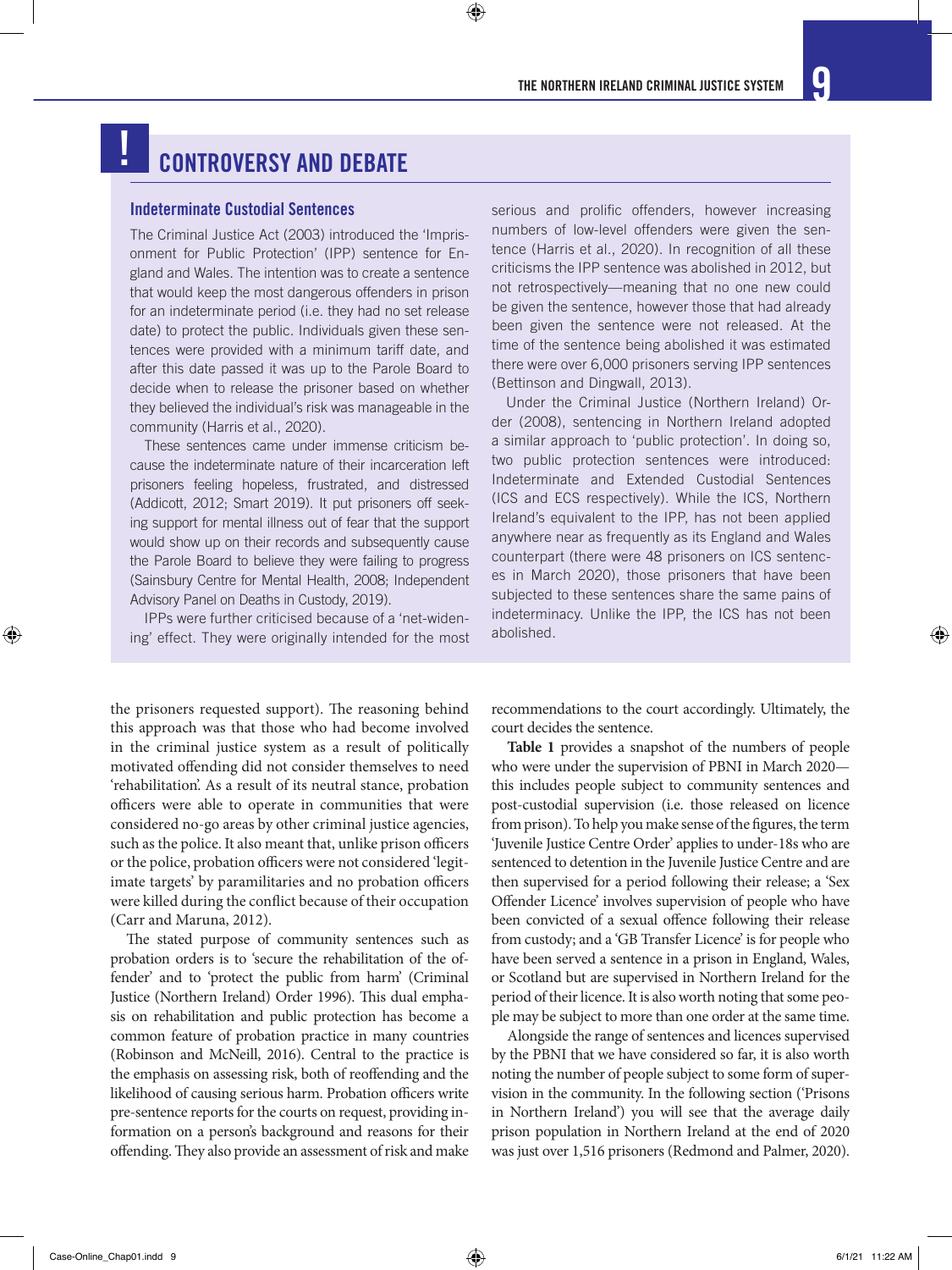| Orders/Licences                    | <b>Number</b> |
|------------------------------------|---------------|
| <b>Combination Order</b>           | 460           |
| <b>Community Service Order</b>     | 530           |
| <b>Custody Probation Order</b>     | 39            |
| Determinate Custodial Sentence     | 1,168         |
| <b>Enhanced Combination Order</b>  | 244           |
| Juvenile Justice Centre Order      | 12            |
| <b>Probation Order</b>             | 1,541         |
| Life Sentence Licence              | 244           |
| Sex Offender Licence               | 75            |
| GB Transfer Licence                | 51            |
| <b>Extended Custodial Sentence</b> | 174           |
| Indeterminate Custodial Sentence   | 48            |
| Other                              | 18            |
| <b>Total People:</b>               | 4,216         |

Table 1 People under supervision of PBNI in March 2020 by Order/Licence *Source: PBNI (2020)*

Therefore, the ratio of people under supervision in the community compared to those in prison is approximately 3:1. The relationship between prison and probation populations has been under scrutiny in different countries (Aebi et al., 2015; Heard, 2015). In many contexts, community sentences are promoted as a means of reducing prison populations. In other words, sentencers are encouraged to use community sentences rather than short prison sentences. However, in an analysis of trends in Europe, Aebi et al. (2015) found that community sentences can actually have a 'net-widening' effect, as people who may previously have been dealt with informally (via an informal warning) are now receiving a formal 'disposal' and being brought into the criminal justice system. This means that rather than reducing the prison population, there are increasing numbers of people both in prison and subject to some form of community supervision; we also see movement of people from prison to community and vice versa. As discussed in Chapters 24 and 25, this is to some extent a UK-wide issue.

One of the ways in which people move from the prison to the community and sometimes back into prison is through the practice of 'recall'—when people are returned to prison for breaching their licence conditions. A report published by the Criminal Justice Inspection Northern Ireland (CJINI, 2016a) stated that between 2010 and 2015, out of 2,505 prisoners released from custody on licence, 723 were subsequently recalled to custody, a recall rate of 29 per cent. As you can imagine, these numbers clearly have an impact on the overall prison population. There are also broader issues raised by recalls, including the evidence used to support the process and the extent to which it may delay the process of desistance from offending (Digard, 2010; Irwin-Rogers, 2016).

### Prisons in Northern Ireland

As we have outlined, the political conflict had a profound effect on Northern Ireland's prison population. The overall population rose dramatically following the outbreak of the conflict (from approximately 600 prisoners in 1969 to 3,000 in 1979) (McEvoy, 2001). During the decades of conflict, political prisoners constituted up to two-thirds of Northern Ireland's prison population and this fact shaped the entire prison regime, in particular approaches to security (McEvoy, 2001). The release of political prisoners was a key element of the Good Friday Agreement. Two years after the agreement, the Northern Ireland (Sentences) Act 1998 enabled the release of political prisoners on licence. Between 1998 and 2007, 449 politically affiliated prisoners were released (Dwyer, 2007). The Maze prison, which had been used to detain political prisoners, closed in 2000 and the remaining political prisoners who did not qualify for release were moved to Maghaberry prison just outside Belfast.

The release of prisoners led to a significant reduction in Northern Ireland's prison population. The remaining adult prisons in Northern Ireland—Maghaberry, Magilligan, and Hydebank Wood—accommodate remand (those that have not been convicted and are awaiting trial), committal prisoners (new arrivals undertaking an induction period), and young offenders (prisoners between the ages of 18 and 21). In **Table 2** we see an overview of the current prison estate in 2019/20. You will notice that women are housed at Hydebank Wood (Ash House); the same location as male young offenders. There has been no separate site for women prisoners in Northern Ireland since the closure of the women's prison, Armagh Gaol, in 1986. When it closed, women were initially accommodated in Mourne House, a unit on the Maghaberry prison site, but after numerous critical reports this unit was closed and Ash House was opened in the grounds of Hydebank Wood Young Offenders Centre (Scraton and Moore 2005, 2007).

To put the prison population in perspective, the prison population rate in Northern Ireland at 80 per 100,000 is significantly lower than in Scotland (135 per 100,000) and England and Wales (133 per 100,000). The overall average daily prison population in Northern Ireland at the end of 2019 was 1,516 compared to 1,160 in 2003, showing that the prison population has been steadily rising over the past two decades (Redmond and Palmer, 2020). The reasons for the rise in numbers (shown in **Figure 1**) include that greater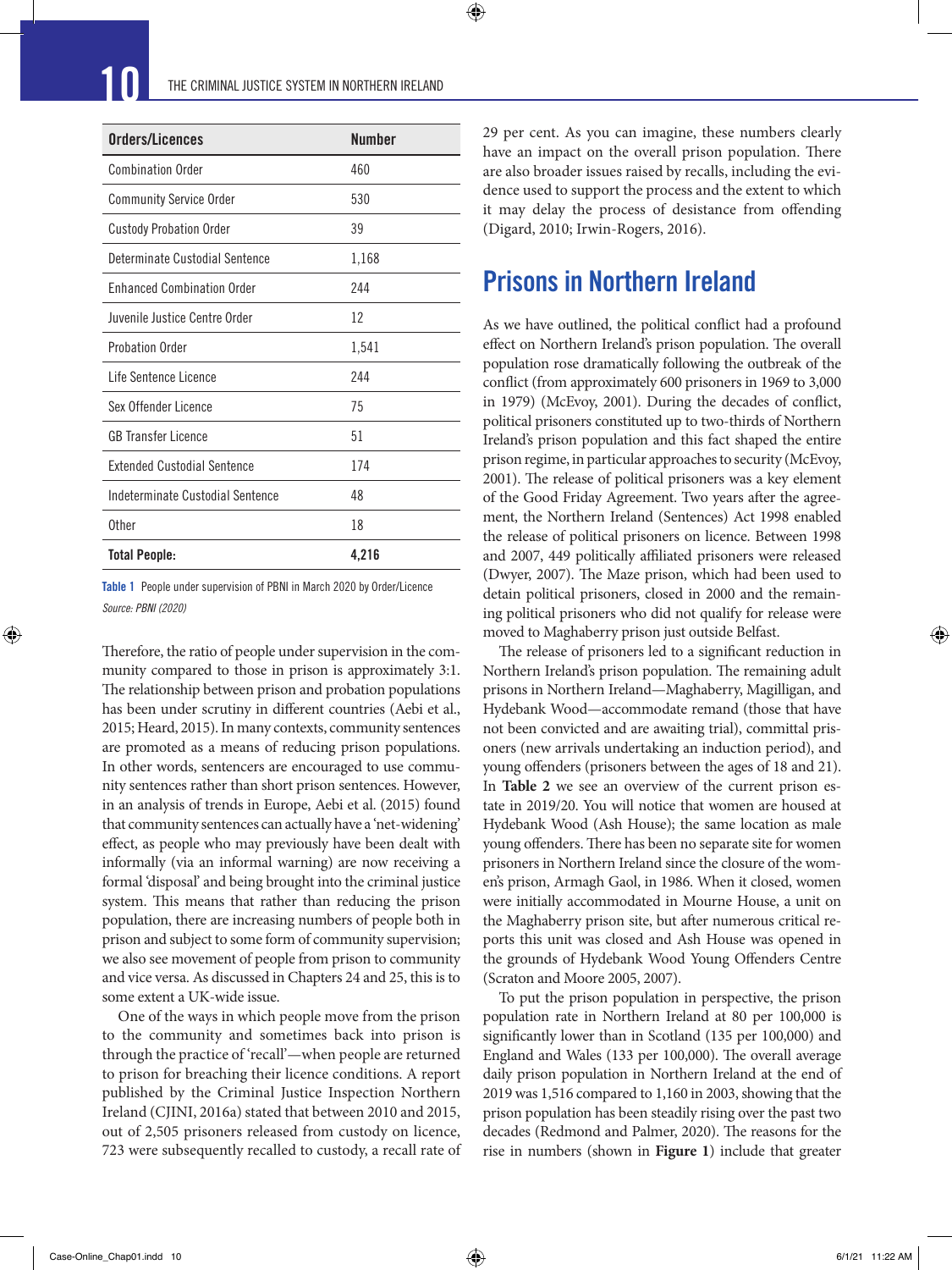| <b>Prison</b>                | <b>Type</b>                  | Category             | Average daily population 2019/20 |
|------------------------------|------------------------------|----------------------|----------------------------------|
| Maghaberry                   | Male                         | Remand and Sentenced | 902                              |
|                              | <b>High Security</b>         |                      |                                  |
| Magilligan                   | Male                         | Sentenced            | 447                              |
|                              | Low/Medium Security          |                      |                                  |
| <b>Hydebank Wood College</b> | <b>Young Offender Centre</b> | Remand and Sentenced | 92                               |
| Hydebank Wood (Ash House)    | Women                        | Remand and Sentenced | 74                               |
|                              |                              |                      |                                  |

Table 2 The Northern Ireland prison estate and average daily population in 2019/20

*Source: Redmond and Palmer (2020); The Northern Ireland Prison Population 2019/20*

numbers are being processed through the courts, there has been an increase in short prison sentences, and the use of remands is high (and worsened by delays in the criminal justice system) (PRT, 2011; Department of Justice [DoJ], 2014). Another factor which has an impact on the prison population is the issue we mentioned previously of people being recalled to prison for breaches of their licence conditions, so-called 'back-door' sentences (Weaver et al., 2012).

The challenge faced now by the criminal justice system is how to reconfigure and reorient a prison regime that has such strong roots in political conflict. Following the devolution of policing and justice powers to the Northern Ireland Assembly in 2010, the then Minister for Justice, David Ford, appointed a Prison Review Team (PRT) to investigate the situation in prisons and make recommendations for reform.

In the PRT's subsequent report, it made the following observation:

The prison system that has developed in Northern Ireland is intimately connected to its history. Not only has the approach of those working in the service been conditioned by the experience of the Troubles, but events in prison play out in the community and vice versa. Prisons therefore have political, as well as criminal, significance and importance.

#### (PRT, 2011: 9)

♠

The PRT identified a number of significant shortcomings in the Northern Ireland prison system and their observations reflected what has been described as a 'decade of stagnation' (Scraton, 2015: 192) within the prisons following the Good Friday Agreement. The PRT



*Source: Redmond and Palmer (2020) The Northern Ireland Prison Population 2019/20, content available under the Open Government Licence v3.0*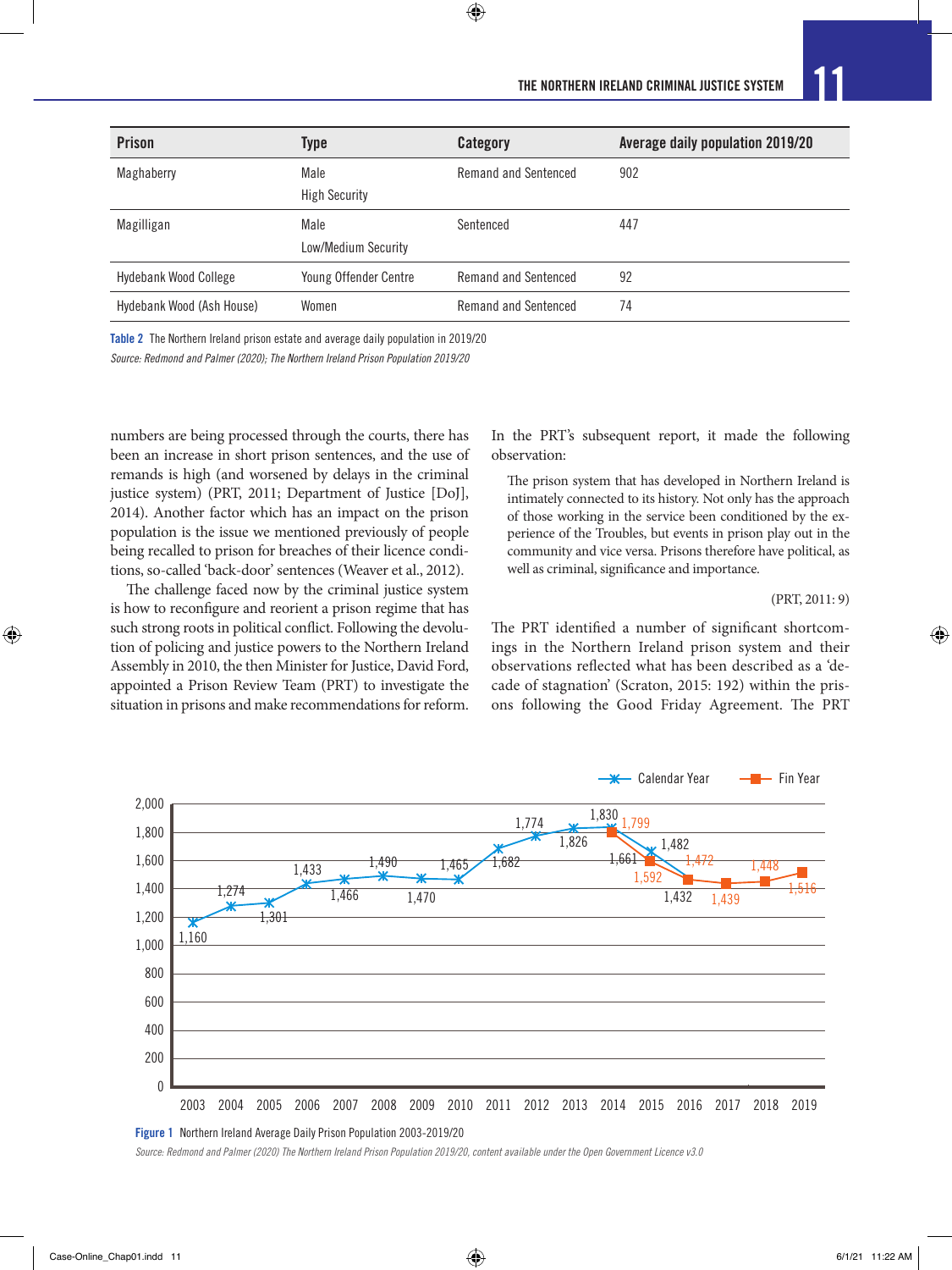recommended the reconfiguration of Maghaberry prison into three 'mini-prisons' (one for short-sentenced and remanded prisoners, one for those serving long or life sentences, and one for high risk prisoners); that Hydebank Wood Young Offenders Centre be redesignated as a 'secure college'; and that a separate bespoke facility be built for women (see 'New Frontiers'). It also proposed a 'twintrack' approach to 'refreshing and developing' staff (PRT, 2011: 54), noting that while there were relatively high staff-to-prisoner ratios, there had been little recruitment into the service for a number of years. It noted the need for the appointment of a 'change management' team to drive the reforms with appropriate oversight at the senior political level.

The recommendations of the review were accepted in full by the then Minister for Justice, and some of the reforms have been implemented. Hydebank Wood Young Offenders Centre was redesignated as a 'secure college' in 2015. After some initial criticisms of the new regime,

particularly in relation to the prevalence of bullying and violence (CJINI, 2016b; Murray, 2019, 2020), in 2020 the inspectorate stated that the progress made in Hydebank was 'quite remarkable' (CJINI, 2020: 3). It was judged to be at the highest standard in three out of the four 'healthy prison' tests (it was found to be 'good' in terms of Safety, Respect, and Rehabilitation and Release Planning, but 'reasonably good' in terms of Purposeful Activity). However, while some progress has been made in Hydebank, other recommendations outlined by the PRT have not been achieved, including the reconfiguration of Maghaberry and the development of a new women's prison facility (Scraton, 2015; Moore and Wahidin, 2015; Butler, 2017). Prisons are also still tangled within the wider political context, as illustrated by the killing of two prison officers in recent years: David Black in 2012 and Adrian Ismay in 2016. Both killings are believed to have been carried out by dissident Republicans.

### NEW FRONTIERS

⊕

#### Women prisoners in Northern Ireland

The imprisonment of women in the UK is often regarded as a contentious issue because (as we discuss in Chapter 11) large numbers of women are incarcerated for non-violent crimes, such as theft, which are committed as a means of survival (McNaull, 2019). There is also the fact that many women prisoners have experienced domestic violence, abuse, poverty, addictions, homelessness, and mental illness; issues that have often contributed to their offending behaviour (Moore et al., 2017).

With these long-standing issues in mind, Baroness Jean Corston conducted a review of the experiences of vulnerable women in the criminal justice system in England and Wales, publishing her findings in the Corston Report (2007). This report included a series of recommendations relating to women and imprisonment and influenced official policies in the UK jurisdictions, including Northern Ireland (see, for example, Department of Justice, 2010). Some of Corston's recommendations continue to be relevant to women prisoners in Northern Ireland, namely:

• 'women with histories of violence and abuse are over represented in the criminal justice system and can be described as victims as well as offenders' (Corston 2007: 3);

- many women are in prison (either on remand or serving sentences) for minor, non-violent offences. For these women, prison is both disproportionate and inappropriate, so 'custodial sentences for women must be reserved for serious and violent offenders who pose a threat to the public' (2007: 9);
- governments should 'replace existing women's prisons with suitable, geographically dispersed, small, multi-functional custodial centres' (2007: 35); and
- to create a more gender-appropriate prison environment through 'investment in more rigorous training and ongoing support and supervision for all those charged with meeting the complex needs of women' (2007: 13).

At present, women prisoners are accommodated in Ash House in the grounds of Hydebank Wood College, which also houses Northern Ireland's cohort of young male offenders (Scraton and Moore, 2005, 2007). Locating Northern Ireland's cohort of women prisoners in Hydebank has been consistently criticised by academic research, independent organisations, and criminal justice inspections and it has been suggested that *if* women continue to be put in prison they should have their own smaller and separate bespoke facility founded upon a therapeutic regime (PRT, 2011; Moore and Scraton, 2014; McNaull, 2017, 2019).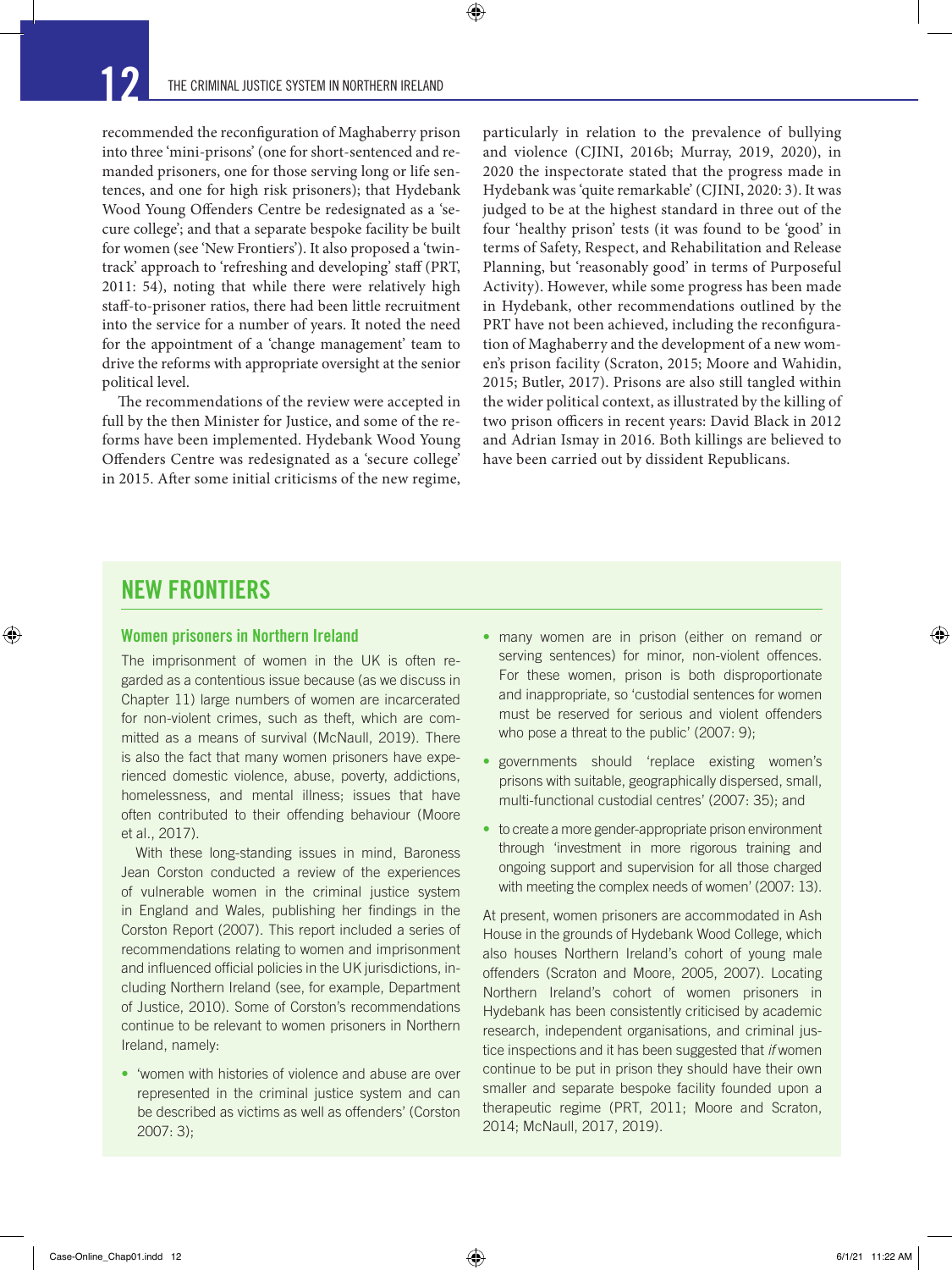The Northern Ireland Prison Service accepted these criticisms and committed to building 'a new, purpose-built women's prison facility' (DoJ, 2010: 55) while, in the meantime, 'implementing a process of incremental change within the current facilities available to women at Hydebank Wood' (DoJ, 2010: 56). However, despite these promises the purpose-built facility has still not been built and the process of change (the transformation of Hydebank from a Young Offender's Institution to a 'Secure College') has come under significant criticism. It has been argued that the transition has not been equitable or applied in a gender-appropriate manner. Most of the resources and focus have been placed on the needs of the young male prisoners and the 'reforms were left to "trickle-down" to women' (McNaull 2017: 99). For example, women are still being subjected to verbal abuse and harassment from the young men—which is particularly troubling for survivors of sexual abuse. Women of all ages are also subjected to the same educational framework as the young men, with some allocated to joinery, bricklaying, and

plumbing classes (which, though they may suit some women, will not be appropriate or valuable for others) and threatened with lock-up and reductions in their weekly income if they do not attend (McNaull, 2017; also see Moore and Scraton, 2014).

 $\bm{\Theta}$ 

At the time of writing, the Northern Ireland Prison Service are still planning to build a new facility for women prisoners in the grounds of the Hydebank Wood Estate. This contradicts most of the recommendations of academic and independent researchers and criminal justice inspectors, but most importantly directly opposes some of the guidance outlined in the Corston Report. That being said, Justice Minister Naomi Long launched a public consultation in January 2021 (titled 'Empowering Change in Women's Lives: Strategy for supporting and challenging women and girls in contact with the justice system') with the aim of developing a new strategic approach to support and challenge women and girls involved with the criminal justice system. This begs the question: what are the new frontiers for women prisoners in Northern Ireland?

## Youth justice in Northern Ireland

In Chapter 9 we considered youth justice in some depth, looking at societal attitudes towards young people, the potential reasons for their offending behaviour, and the main responses to it in England and Wales. As for the other UK jurisdictions, in Northern Ireland there is a separate system of justice for under-18s, and this is our focus here.

### An overview of youth justice

The Youth Justice Agency was established to administer youth justice in Northern Ireland following a recommendation by the Criminal Justice Review (2000). The legislation (Justice Act (Northern Ireland) 2002) which helped establish the agency also set out the main measures to deal with young people involved in offending. Restorative justice initiatives were developed in communities as a response to paramilitary violence and the perceived absence of police legitimacy, and were used to prevent paramilitary punishments and beatings (Eriksson, 2009). Restorative justice approaches, which we discuss in depth in Chapter 30, are based on the principle that those most closely involved in and affected by an offence should be enabled to resolve and address the harms caused, through a process of dialogue and reconciliation. The Criminal Justice Review Group (2000) noted their success in this context, but recommended that

restorative justice approaches should be brought under the umbrella of the formal justice system and administered by the Youth Justice Agency (Doak and O'Mahony, 2011).

Following this recommendation, the Northern Ireland Youth Conferencing Service was introduced as part of the Justice (Northern Ireland) Act 2002. A distinct feature of the Northern Ireland system is that restorative justice-based youth justice conferences are the main measures used for dealing with youth offending (Haydon and McAlister, 2015). There are two types of youth justice conferences: a conference that is directed by the court (a court-ordered youth conference) or one that is directed by the Public Prosecution Service (a diversionary youth conference). The second type means that a young person engages in a youth justice conference at the direction of the PPS without going to court. The legislation specifies that where a young person goes to court, a youth justice conference should be the main method for dealing with offending if (a) the young person admits the offence and (b) they agree to participate in a conference. There are only a small number of serious offences (e.g. those for which, in the case of an adult, a life sentence would apply) where the court does not have to order a conference when these conditions are met.

The conference is a meeting involving the young person, a police officer, an appropriate adult, and—where possible—the victim of the offence. A 'coordinator' who is employed by the

⊕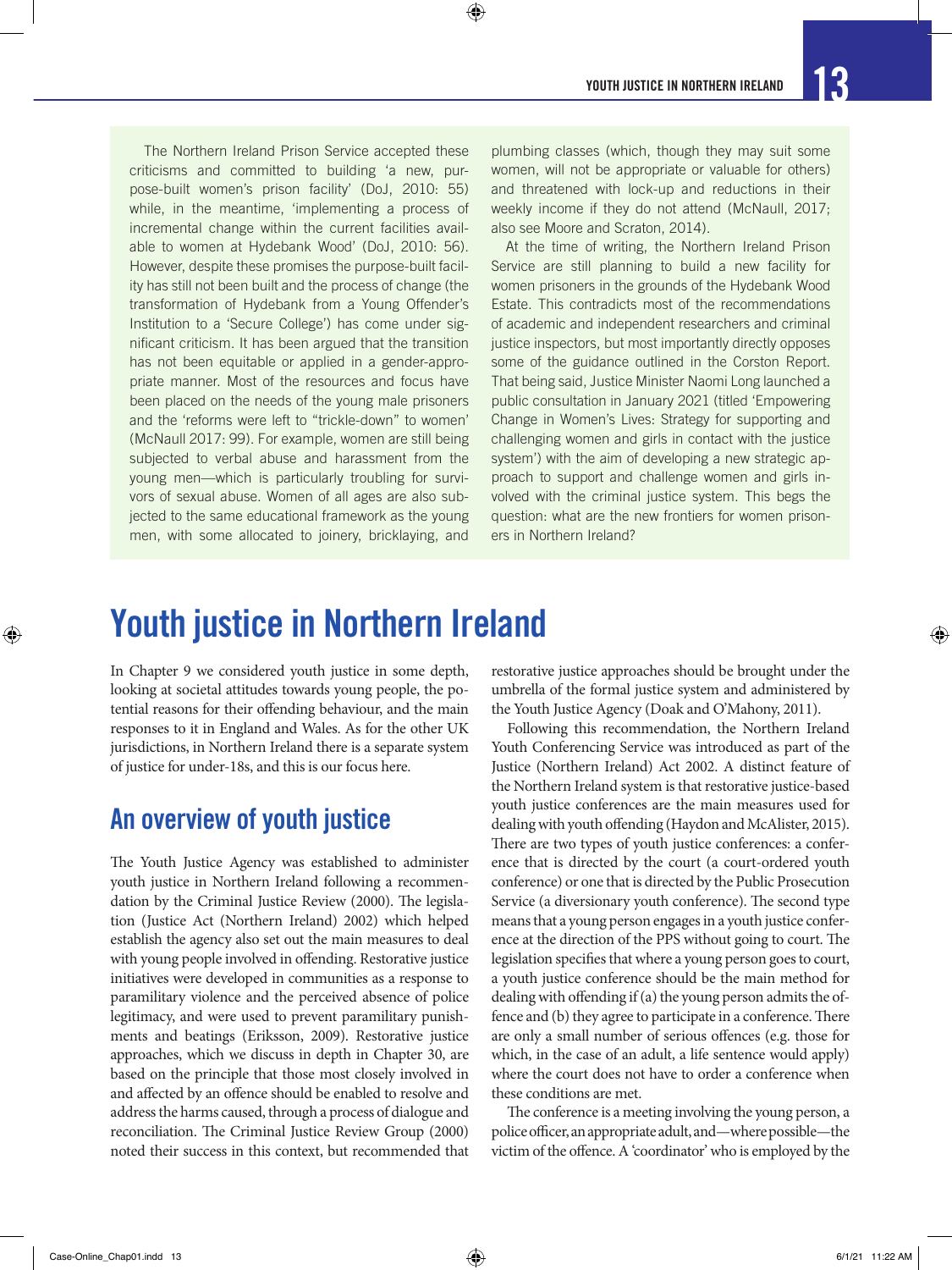Youth Justice Agency is also there to try to ensure a smooth process. As the conference is based on restorative justice principles, the aim is to repair the harm caused by offending (Van Ness and Strong, 2014). It will involve a discussion of the offence and the reasons for offending. In some cases, if the victim is present, the young person may make an apology. The final result of the conference should be an agreed plan. Conference plans typically involve a young person engaging in forms of reparation (e.g. voluntary work), offence-focused work, and purposeful activities (e.g. attendance at school). For court-ordered conferences, the plan must be approved by the court and the young person will then be made subject to something called a Youth Conference Order, which is an order requiring them to comply with certain requirements. They may be electronically monitored or 'tagged' and if the terms of the plan are breached, the case will be referred back to court. For diversionary conferences (where the case does not go to court), the PPS approves the plan.

Research and evaluations of youth justice conferences note some positive aspects of this approach, especially compared to alternative models of justice. In an evaluation, Campbell et al. (2005) found that conferences led to more participation by the young people and victims than a traditional court setting. Victims who attended youth

conferences reported high levels of satisfaction. However, research exploring young people's perceptions of conferences has revealed mixed experiences: some young people find the process stigmatising, particularly when their life experiences are not taken fully into account (McAlister and Carr, 2014). As there is no limit on the number of conferences a young person may have to attend, some young people report 'conference fatigue' and a sense of going through the motions of the process (McAlister and Carr, 2014). Consider this mixed feedback further in 'What do you think?' 1.

**Figure 2** provides an overview of all the referrals made to the Youth Justice Agency between 2015/16 and 2019/20. We can see that diversionary and court-ordered youth conferences account for approximately 70 per cent of all referrals. The Youth Justice Agency also supervises community orders, which are court ordered sentences. These include:

- **Attendance Centre Orders:** an order requiring a young person to attend a designated centre to undertake a structured programme of activities for a specified amount of time decided by the court, which can be between 12 and 24 hours.
- **Community Responsibility Orders:** a form of community service which requires the young person to

#### WHAT DO YOU THINK? 1

#### Youth justice conferences

 $\bigoplus$ 

Restorative practices can be used in a range of different social situations and are often employed in schools, communities, and workplaces to dissolve conflict, build relationships, and repair harm through open and effective communication. Youth justice conferences build on restorative philosophies and introduce key principles of responsibility, punishment, reparation, and (victims') rights to youth justice (McAlister and Carr, 2014).

In research exploring the relationship between youth conferences and desistance from offending, Marsh and Maruna (2016) reported that conferences in which a young person meets a direct victim of violence are particularly impactful. That being said, many young people criticise youth justice conferences because they feel there are unequal levels of participation, with the other participants targeting the young offender and their voice ignored. We can see elements of these criticisms in the following quote:

I had to show remorse for what I'd done like… like for the different offences, like I was in a youth conference there ages ago for a burglary, it was one of my first offences, and I just got diverted to a youth conference because it wasn't a serious burglary, you know. I had to sit in a room

with the person from the shop and I had to sit there and just to listen to him and say sorry and all. He just sat there and gave me abuse basically, he was an English boy and he called me a 'yob' or something like that. I hadn't a clue what that meant, I had to say—'what the fuck's a yob like?' And he says a 'hood' or something like that it is. And I said— 'I'm no hood'.

(Paul, aged 15, cited in McAlister and Carr, 2014: 248)

As mentioned, restorative practices are now commonly used in other social institutions. Can you recall any examples from your own life where you have been brought together with friends, classmates, or work colleagues to resolve a dispute or apologise? Was this an effective way of resolving the situation? What impact did it have on those involved?

Bearing these feelings in mind, reflect on the following questions:

- Do you think that it is appropriate to take a different, more restorative approach when dealing with young people (under the age of 18) who have offended?
- How do you feel about victims being invited to youth justice conferences? Is it fair on the young person? Does it benefit any of those involved?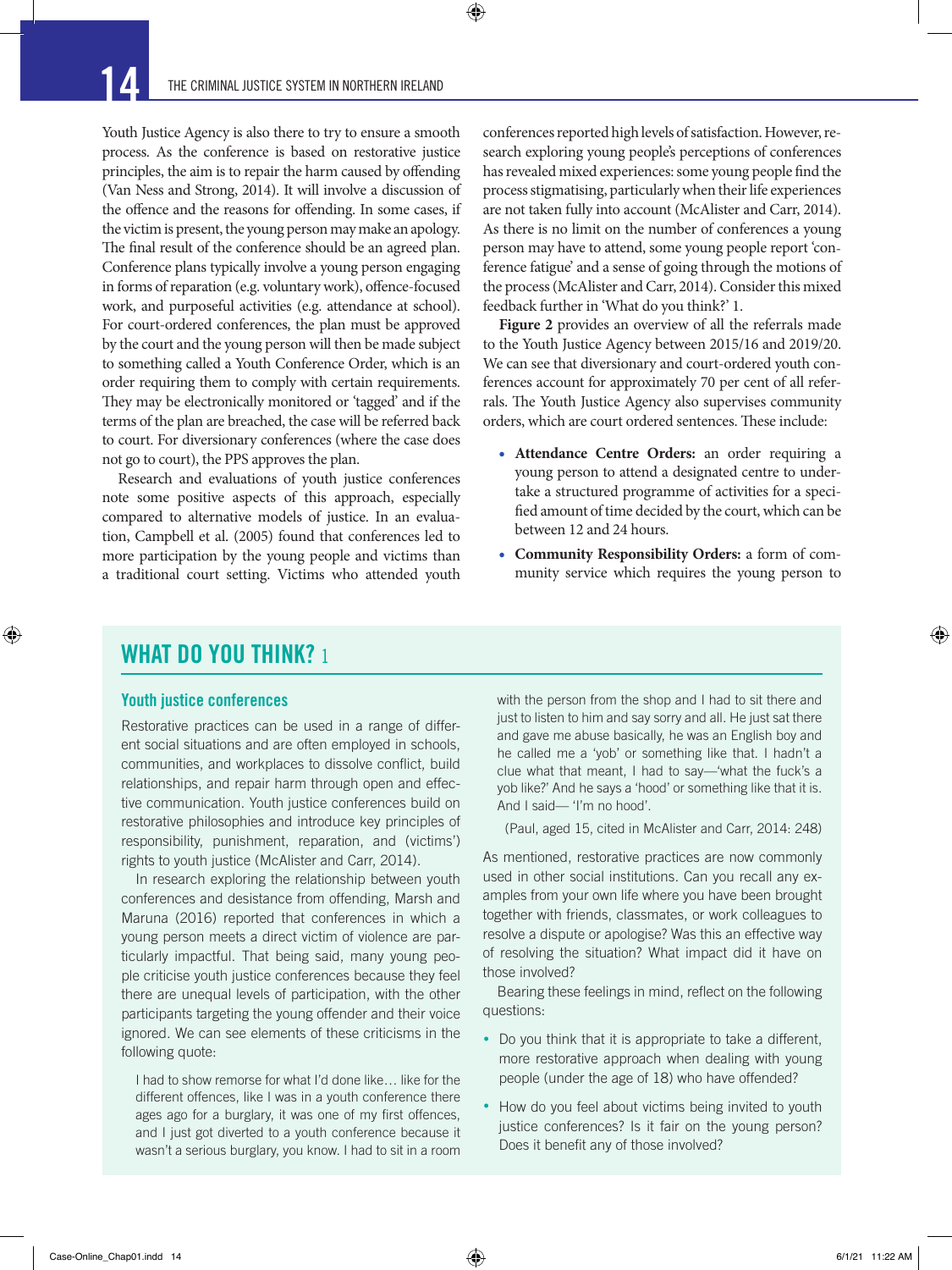

complete a specified number of hours—between 20 and 40—to be spent on practical activities and instruction on citizenship.

• **Reparation Orders:** these require a young person to make reparation to either the victim of the offence or the wider community for specified amount of time of up to 24 hours.

However, because legislation has made youth justice conferences the default way of dealing with young offenders, these community orders only ever make up a small proportion of referrals (3.6 per cent in 2019/20). The 'Other' category includes Juvenile Justice Centre Orders (a period of time in custody, followed by an equivalent period of time in the community under the supervision of the Youth Justice Agency), reducing offending programmes, bail support cases, and work with probation.

### Youth custody

Earlier in the chapter (see 'Prisons in Northern Ireland') we considered the three facilities that are in place in Northern Ireland to imprison adults. There is one juvenile custodial facility in Northern Ireland which is operated by the Youth Justice Agency. The Juvenile Justice Centre (JJC)—Woodlands—is located just outside Belfast. It is made up of six units and has a total capacity for 48 children, accommodating both males and

females. There are three routes through which a young person can be admitted to the centre:

- 1. On remand from the court.
- 2. Under a court sentence.
- 3. Under a PACE admission (Police and Criminal Evidence Order 1998).

The PACE Order allows for the secure detention of a young person in the JJC pending a court appearance. Typically, PACE admissions are for a short time (e.g. one or two days). The average daily occupancy of Woodlands in 2019/20 was 17 young people. On any given day, most young people are detained on remand (Brown, 2020).

Like other jurisdictions, the overall number of young people in detention in Northern Ireland has declined over time (Bateman, 2012; Hamilton et al., 2016). However, there have been some concerns over the 'churn' of young people through detention, i.e. the speed at which we see young people move in and out of custody (CJINI, 2015b). For example, in 2019/20 there were 416 admissions to the JJC of 126 children. Another consistent issue is the over-representation of 'Looked After Children' (LAC) in custody. LAC are children who are in the care of their local authority. In 2019/20, 24 per cent of young people detained were 'looked after' (Brown, 2020). The reasons for the over-representation of LAC in the youth justice system are complex and include individual and systemic factors, such as complex needs and the lack of appropriate alternative accommodation (Carr and McAlister, 2016).

⊕

*Source: Brown (2020), Youth Justice Agency Annual Workload Statistics 2019/20, content available under the Open Government Licence v3.0*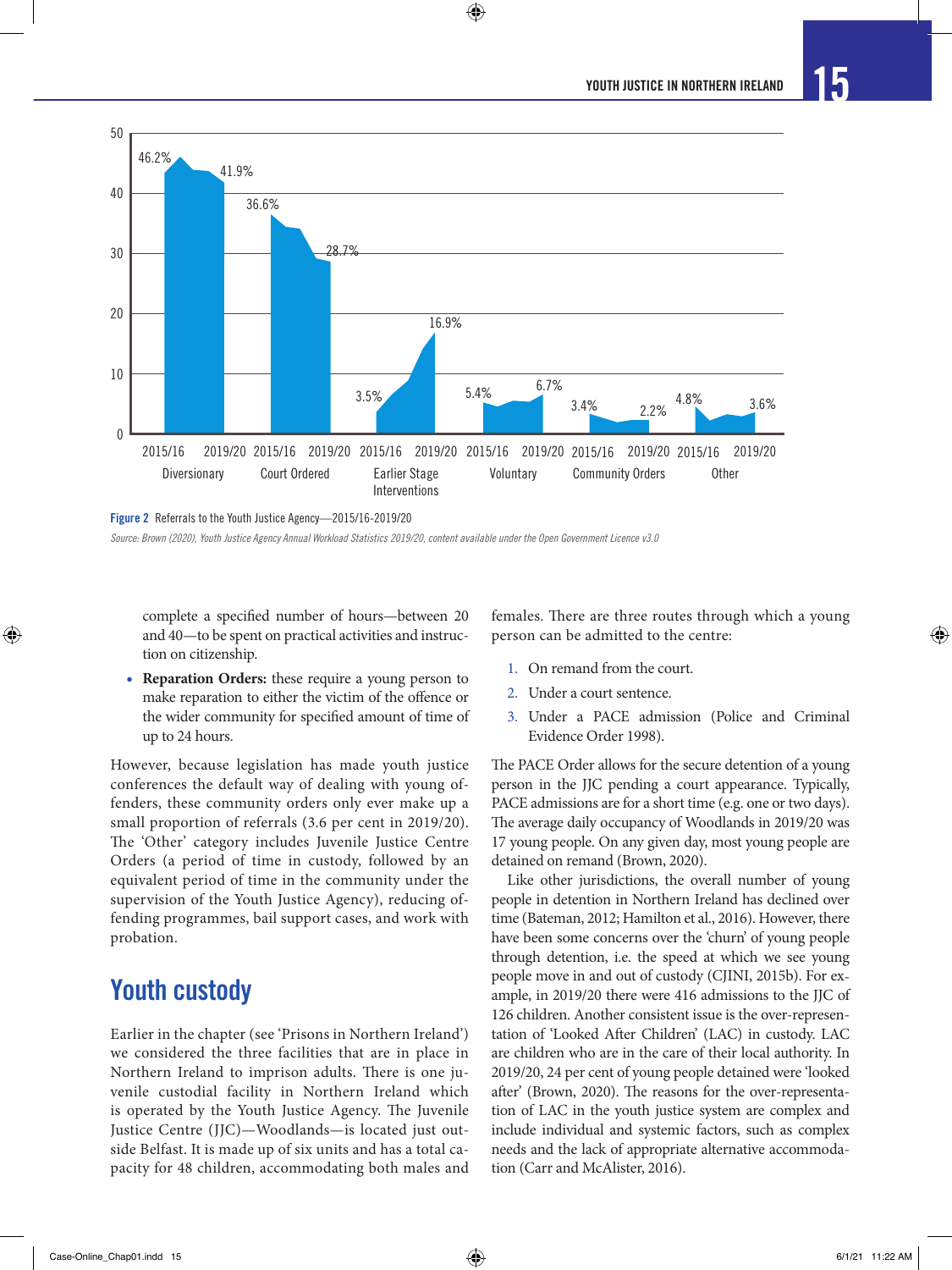### Reviewing youth justice

The Hillsborough Agreement (2010) allowed Westminster to devolve policing and justice powers to the Northern Ireland Assembly, and following the agreement, the Minister for Justice established a review of the youth justice system—the Youth Justice Review Team (YJRT). The review reported in 2011 and made 21 recommendations (YJRT, 2011). One of the most prominent of these was that the minimum age of criminal responsibility (MACR) should be raised from 10 to 12 with immediate effect and that lawmakers should consider raising it further, to age 14, within two years (YJRT, 2011).

In support of its recommendation, the review team noted that young people under the age of 14 formed a relatively small proportion of the population (under-12s less than 3 per cent and under-14s less than 15 per cent) so raising the age, while symbolically important, would not have a drastic effect on the numbers processed through the system. While the then Minister for Justice accepted this recommendation, he did not receive wider political support (as part of the process of changing law, MLAs vote on a proposal) and therefore the MACR in Northern Ireland, like that of England

and Wales, remains the lowest in Europe (Goldson, 2013). Consider this further in 'What do you think?' 2.

Another recommendation made by the YJRT was to introduce a procedure that would allow young people's criminal records to be erased. Again, this proposal was blocked. Legislation has been introduced which allows certain 'old' and 'minor' records to be filtered out in criminal record disclosures but this is limited in scope, and the current criminal record regime allows information on juvenile offending to be disclosed in certain criminal cases. This goes against the rationale for establishing a separate system of justice for juvenile offenders, which was to limit the potentially harmful impact of contact with the criminal justice system and protect the confidentiality of children involved in criminal proceedings (Jacobs, 2014). Examples of disclosures include information on investigations that did not lead to prosecution and circumstances where a person has been acquitted of an offence (i.e. they have been found legally innocent). Research conducted with young people also suggests that there is limited understanding of the criminal record regime, which raises concerns about the extent to which young people are giving 'informed consent' when they agree to certain disposals (Carr et al., 2015; Carr, 2019).

### WHAT DO YOU THINK? 2

⊕

#### The minimum age of criminal responsibility

The minimum age of criminal responsibility (MACR) refers to the minimum age that a child has to be in order to be prosecuted and punished by law for an offence. In Northern Ireland the MACR is 10 years old. This falls below the internationally recommended absolute minimum of 12 years and is the lowest MACR in Europe. To put this in context with some life milestones, in Northern Ireland if you are older than 10 you are viewed as sufficiently mature to be held accountable before the law as though you are an adult, but you are not deemed able to consent to sex, leave school, drive a car, or buy a pet until you are 16, and you cannot vote, sit on a jury, or buy alcohol, tobacco, or fireworks until you are 18 (HoP, 2018).

As we noted in Chapter 9, contemporary research has consistently identified that during the period of adolescence (ages 10-19) the brain is going through a significant period of development which can impact decision-making and increase the likelihood of impulsive, risk-taking, and sensation-seeking behaviour (Steinberg et al., 2018). Research has also highlighted that the best

strategies in dealing with young people that offend are based on 'minimal intervention and maximum diversion' (McAra and McVie, 2007: 319). This is because involvement with the criminal justice system at a young age often results in a negative label of 'young offender' becoming ascribed to the young person, a label which is difficult to escape (McAra and McVie, 2007; Carr, 2015b).

What do you think about the MACR in Northern Ireland? Reflect on this issue by considering the following questions:

- Do you think that the MACR in Northern Ireland (10 years of age) is too low?
- Thinking back to when you were 10 years old, do you think that you would have had the maturity and mental capacity to understand the difference between what is legal and illegal?
- How do you think being labelled as a 'criminal' and 'young offender' at the age of 10 would impact a young person as they progress through their adolescent years?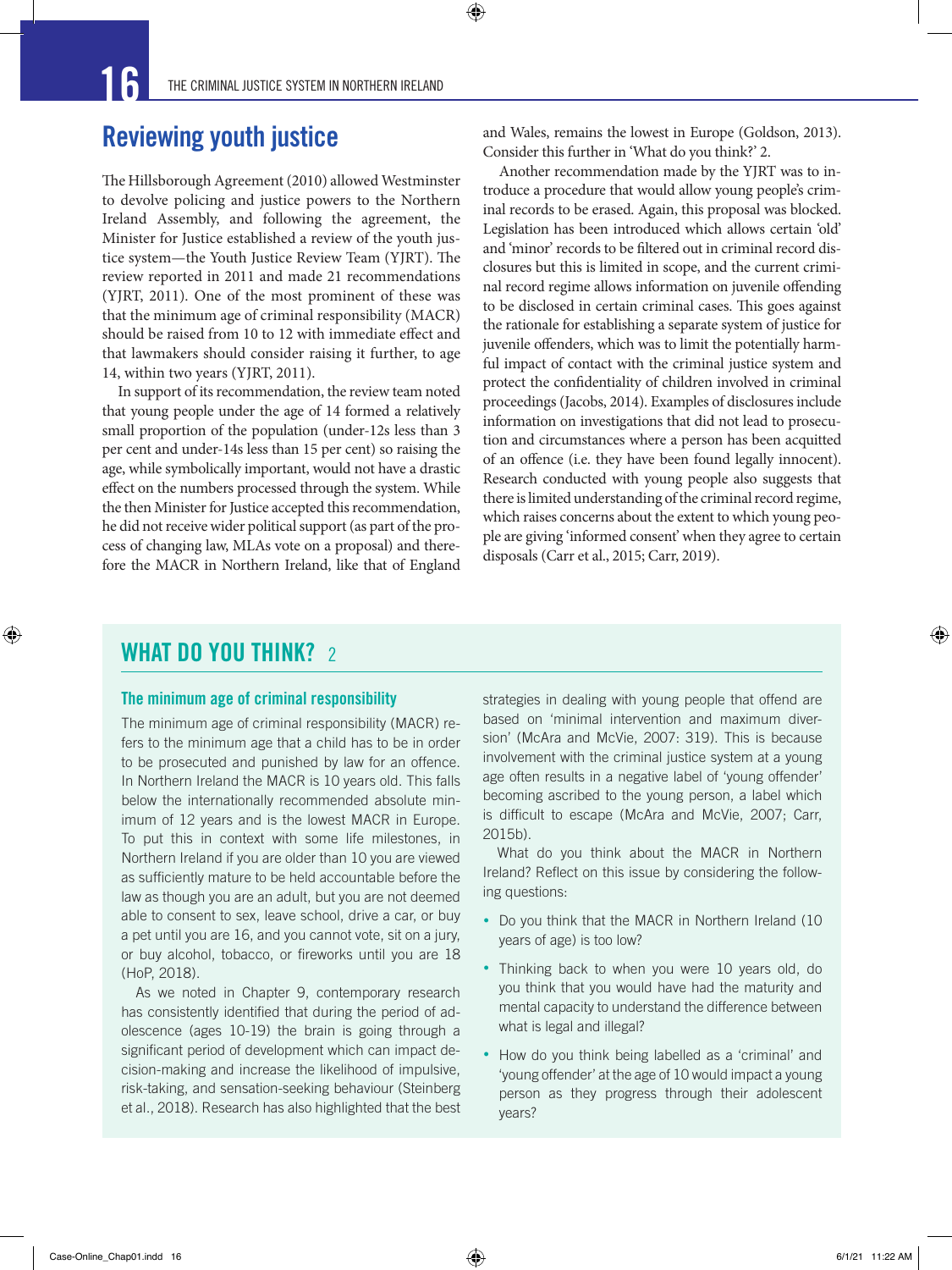## Oversight and Northern Irish criminal justice

 $\bm{\Theta}$ 

In much of your study of criminology you will be considering the experiences of offenders, or exploring the intricacies of the different agencies that make up the criminal justice system. However, it is important to recognise that there are also a range of justice inspection and oversight bodies that operate to ensure the effectiveness and public legitimacy of the criminal justice system—some of which we have already mentioned in the course of our discussion. The main bodies are those overseeing the police, the prison service, and the overall criminal justice system.

The Office of the Police Ombudsman for Northern Ireland (OPONI) was established under the Police (Northern Ireland) Act 1998. The office is independent of the police and investigates complaints made against the police. It is formed of two directorates, which deal separately with current and historic investigations against the police. The office receives about 1,500 complaints per year. Most current complaints fall into the categories of failure in duty or oppressive behaviour, and the Historic Investigations Directorate deals with complaints relating to the police role during the Troubles.

The Prisoner Ombudsman for Northern Ireland (PONI) was established in 2005. The Ombudsman is appointed by the Minister for Justice and operates independently of the prison service, investigating and reporting on all deaths in custody and also dealing with complaints from prisoners and visitors to prison. The PONI's powers regarding

investigation of complaints by prisoners or visitors to prison establishments are set out in the Prison and Young Offender Centre (Northern Ireland) Rules 2009. In 2018/19, the office received 408 complaints, more than half of which came from integrated prisoners; the others were complaints from separated Republican prisoners in Maghaberry prison. That year, the office also initiated investigations into the deaths of eight prisoners and two ex-prisoners (PONI, 2019). Reports of investigations into prisoner deaths are published on the Prisoner Ombudsman for Northern Ireland's website.

Criminal Justice Inspection Northern Ireland (CJINI) was established under the Justice (Northern Ireland) Act 2002 as an independent statutory inspectorate following a recommendation by the Criminal Justice Review (2000). It is responsible for inspecting all aspects of the criminal justice system, except for the judiciary. It carries out inspections of the operation of all the main criminal justice agencies (e.g. policing, prosecution services, courts, prisons, probation, and youth justice), as well as other institutions and agencies involved in the administration of justice (e.g. community-based restorative justice projects and the Health and Safety Executive). It also carries out thematic reviews of aspects of the system (e.g. delays within the criminal justice system). By law, it is required to make its reports publicly available and lay them before the Northern Ireland Assembly.

## **Conclusion**

 $\bigoplus$ 

Northern Ireland's transition from violent political conflict into (relative) peace time has been held up internationally as an example of success. However, questions of how to deal with the legacy of violent political conflict remain. While various aspects of criminal justice have been subject to reforms brought on by the transition to a post-conflict situation, there has been no systematic process of truth recovery to deal with the past (Bell, 2002; Lawther, 2015) and the criminal justice system has become the default method of seeking amends for past injustices (Lawther, 2015). For example, the PSNI and the PONI have been involved in investigating conflict-related offences (Lawther, 2008), while courts and criminal appeal mechanisms have been used in attempts to redress historic miscarriages of justice (Quirk, 2013; Requa, 2015). Critics have identified some difficulties

with these approaches, including the problem of whether ordinary criminal justice bodies are equipped to carry out such tasks with impartiality or effectiveness (Lawther, 2015).

Issues regarding the 'past' do not only exist in that time, and there have been points throughout the contemporary post-conflict period where the political stability in Northern Ireland has faltered because of these unresolved concerns. While quite clear progress has been made through a range of criminal justice reforms, there are a number of continuing challenges. Not least of these is the continuing paramilitary violence within communities. The rate of crime in Northern Ireland may be lower than elsewhere in the United Kingdom, but complex challenges in crime and justice often of the kind that is unlikely to be fully captured in official crime data—remain.

↔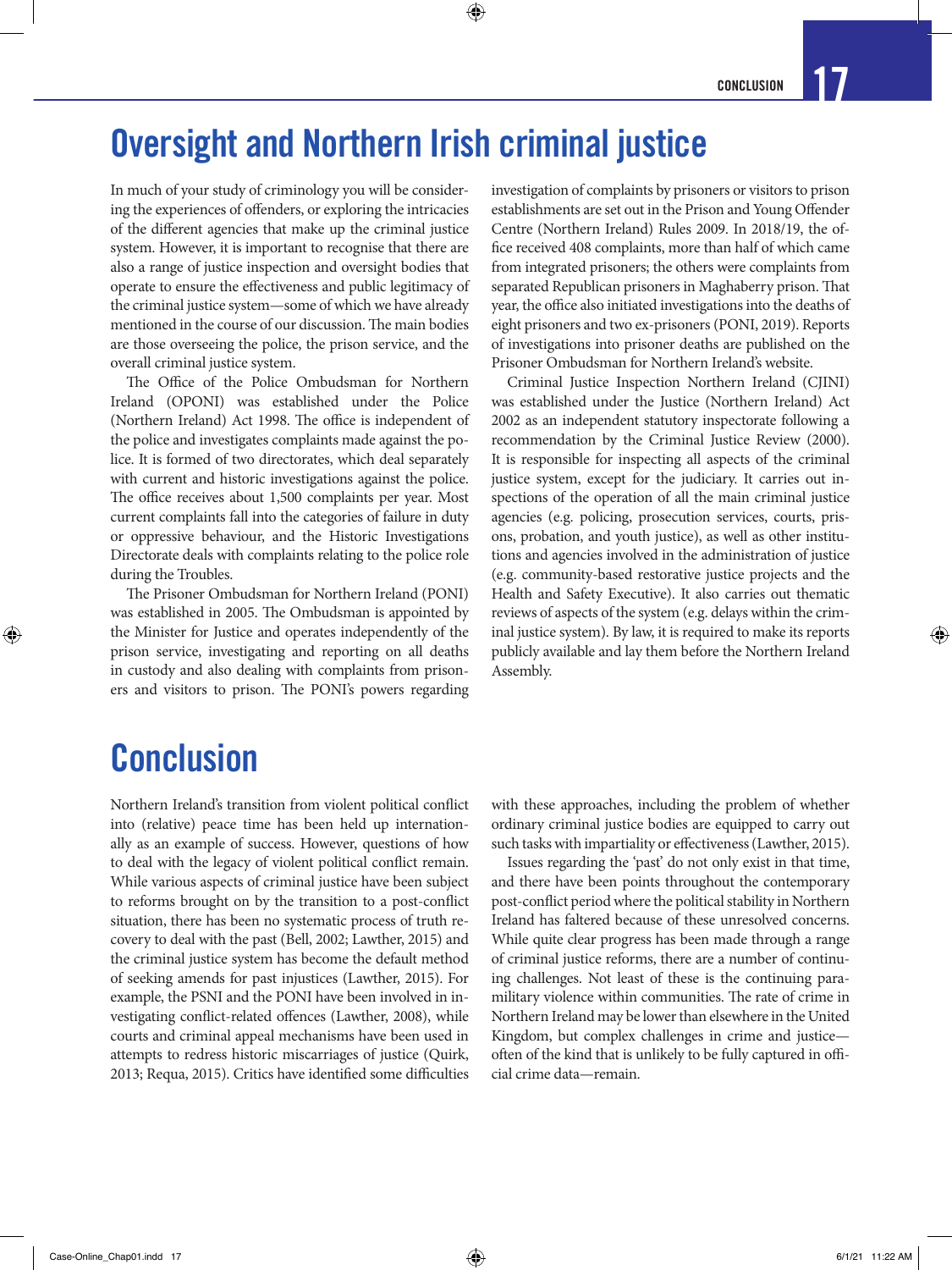## **SUMMARY**

After reading this chapter and working your way through its features you should now be able to:

 $\bigoplus$ 

#### • Appreciate the historical, social, and political context of criminal justice in Northern Ireland

In this chapter we have considered the historical, social, and political context of criminal justice in Northern Ireland. The jurisdiction is slowly progressing away from one of the longest civil conflicts in western European history. From the 'emergency' legislation which allowed for internment and the juryless Diplock courts, to prisoners' dirty protests and hunger strikes, to accusations of state collusion between the RUC and Loyalist paramilitaries; throughout the conflict criminal justice was a topic of constant public and political debate. We saw how these issues prompted a series of ongoing criminal justice reforms. These reforms were arguably most visible in policing and the transformation of the RUC into the PSNI.

#### • Identify the main custodial and community-based sentences that are available to courts

There are a range of custodial and community-based sentences available to the courts in Northern Ireland. The main custodial sentences are the Life sentence, Indeterminate Custodial Sentence, Extended Custodial Sentence, Determinate custodial sentence, and the Juvenile Justice Centre Order (for those under the age of 18). The main non-custodial sentences are Community Service Orders, Probation Orders, Combination Orders, and Youth Conference Orders (for those under the age of 18). We discussed the controversial aspect of indeterminacy which underpins ICS sentences, causing many prisoners distress and hopelessness as they do not know their release date and have concerns about seeking support while in prison in case it damages their prospects of parole. We also explored the unique nature of youth justice in Northern Ireland, which places emphasis on restorative practices and youth justice conferences with the central aim of repairing the harm caused by offending.

#### • Critically assess the current provisions in place to accommodate prisoners

At present in Northern Ireland there are three adult prison estates and one Juvenile Justice Centre. The three adult prison estates: HMP Maghaberry is a high security prison that accommodates adult male prisoners that are on remand or on long-term sentences; HMP Magilligan is a medium to low security prison which holds male, sentenced prisoners; Hydebank Wood College and Women's Prison accommodates young male offenders aged 18-24 and female prisoners. Woodland's Juvenile Justice Centre houses young offenders under the age of 18. Through a critical lens we considered the varying academic, independent, and inspectorate criticisms of imprisoning female offenders on the same site as young men. We further questioned whether constructing a new building for women on the Hydebank Wood estate was the best approach, especially bearing in mind the Corston Report's recommendation that women offenders should be housed in 'suitable, geographically dispersed, small, multi-functional custodial centres' (2007: 35).

#### • Synthesise the different systems that are in place to administer justice to children and young people under the age of 18

In parallel with the other jurisdictions within the United Kingdom, Northern Ireland has a separate system of justice for offenders under the age of 18. The Youth Justice Agency was established to administer this justice; however, it adopts a rather unique approach by shaping punishment around restorative and reparative principles. Youth justice conferences are the main method of disposal used, and there are two types: a youth justice conference that is directed by the court (a court-ordered youth conference) or one that is directed by the Public Prosecution Service (a diversionary youth conference). The latter means that a young person engages in a youth justice conference at the direction of the PPS, without going to court. While some research has identified the advantages of this approach, particularly when contrasted with alternative models of justice (such as imprisonment) (Campbell et al., 2005), we considered the

⊕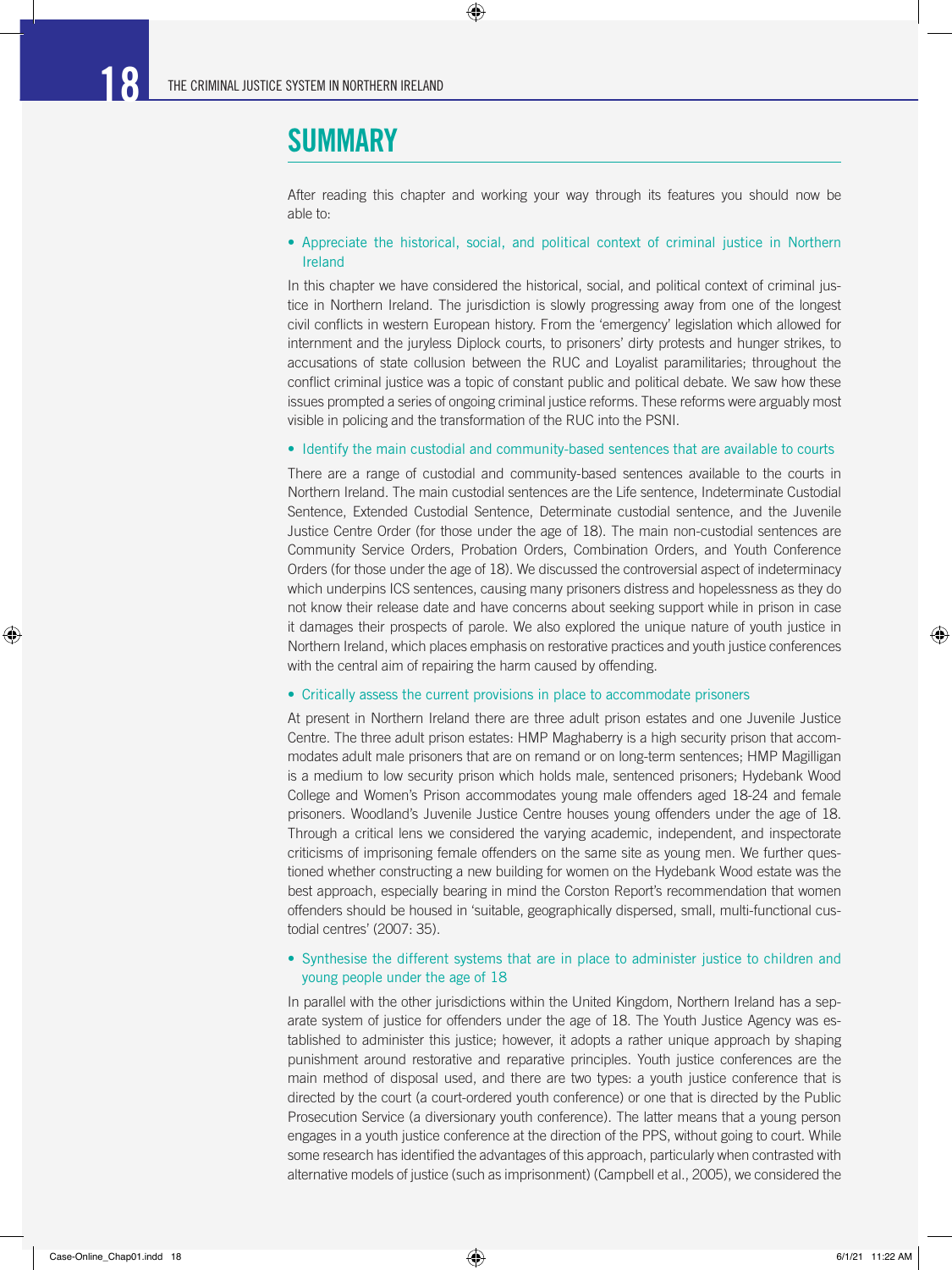criticisms many young people had about the conferences. At times they felt condemned and ignored (McAlister and Carr, 2014).

 $\bigoplus$ 

• Outline the main inspection and oversight bodies that have been established to ensure the effective and fair operation of the criminal justice system

A number of oversight bodies have been created to ensure the effective operation and public legitimacy of the criminal justice system in Northern Ireland. The Office of the Police Ombudsman for Northern Ireland (OPONI) is an independent organisation which investigates complaints made against the police. Similarly, the Prisoner Ombudsman for Northern Ireland (PONI) operates independently and investigates and reports on all deaths in custody. It also deals with complaints from prisoners and visitors to prison. Finally, the Criminal Justice Inspection Northern Ireland (CJINI) has responsibility for inspecting all aspects of the criminal justice system, with the exception of the judiciary. It carries out inspections of the operation of institutions and agencies as well as thematic reviews of aspects of the system, and it is required by law to make its reports publicly available and lay them before the Northern Ireland Assembly.

## REVIEW QUESTIONS

- 1. Why was it important for Northern Ireland to embark on a process of criminal justice reform?
- 2. Policing arguably went through the biggest post-conflict reform. What were the key characteristics of the transition from RUC to PSNI?
- **3.** Why have many academic researchers, independent organisations, and criminal justice inspections criticised the approach to women's imprisonment in Northern Ireland?
- 4. What are the main features of youth justice in Northern Ireland?
- **5.** Why is it especially important to have oversight organisations in place in Northern Ireland?

## FURTHER READING

⊕

#### Healy, D., Hamilton, C., Daly, Y., and Butler, M. (eds) (2016) *The Routledge Handbook of Irish Criminology.* London: Routledge.

This handbook provides an overview of crime and the criminal justice systems in Ireland, both North and South. Some of the chapters deal with agencies which respond to crime. The contributions contrast the different systems in place in the Republic of Ireland and Northern Ireland and provide a good overview of the Northern Ireland criminal justice system and a useful starting point for a comparative analysis.

#### McAlinden, A. and Dwyer, C. (eds) (2015) *Criminal Justice in Transition: The Northern Ireland Context.* Oxford: Hart Publishing.

This edited collection considers the criminal justice system in the context of the transition from conflict. Chapters cover different aspects of the criminal justice system, e.g. policing, courts, prisons, probation, and youth justice. There are also contributions considering some of the challenges facing criminal justice in transitional societies, such as how to effectively deal with the past.

#### McKittrick, D. and McVea, D. (2012) *Making Sense of the Troubles: A History of the Northern Ireland Conflict.* London: Penguin Books.

The particular contours of the Northern Ireland criminal justice system are linked to the political conflict and the post-conflict transition. This book provides an excellent overview of the Northern Ireland conflict. It traces the historical factors that led to the eruption of violent conflict in the late 1960s and describes key events in the Troubles. It also documents the transition to peace in the 1990s and the development of the political power-sharing arrangements.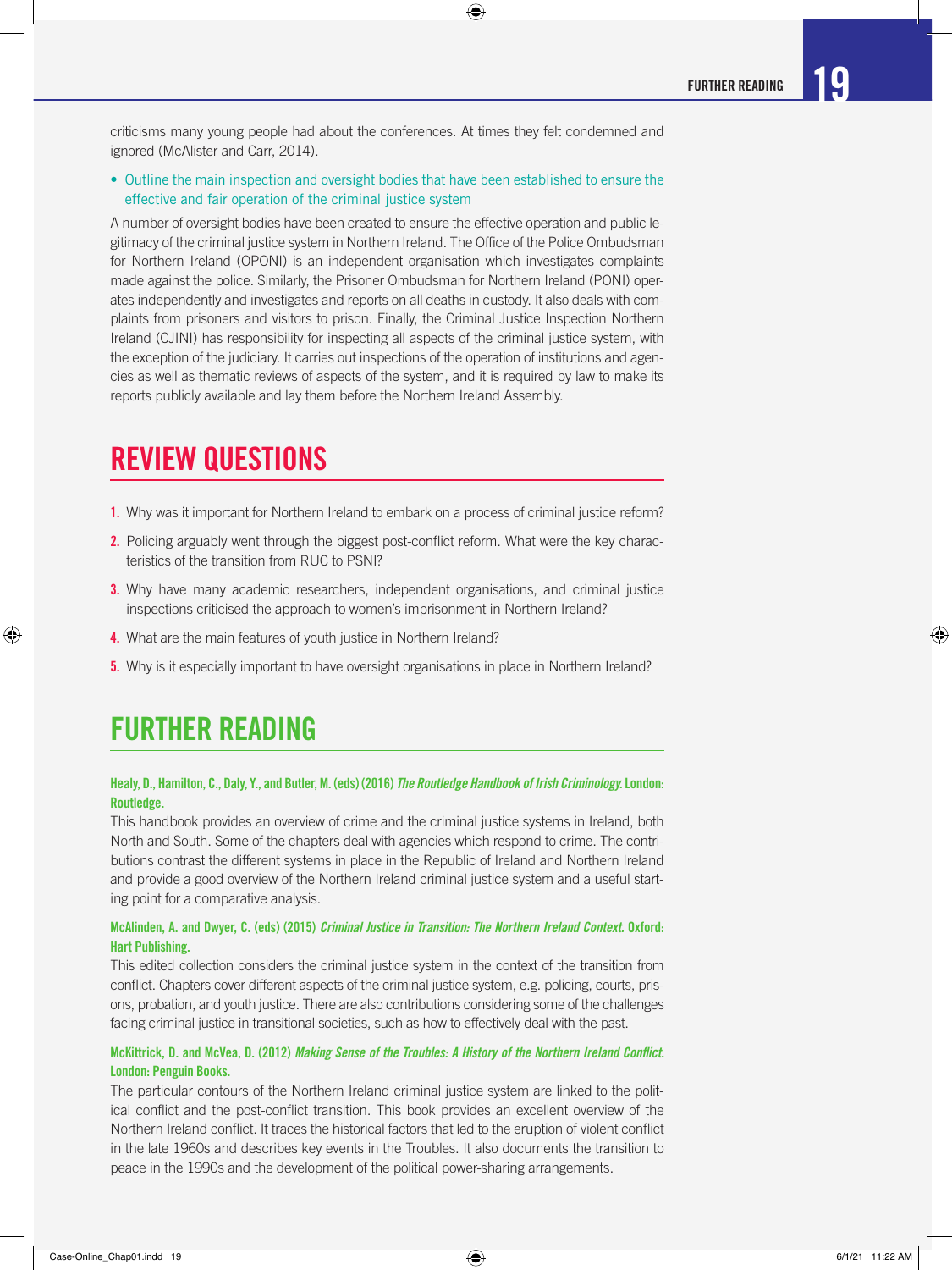## REFERENCES

Addicott, P. (2012) 'Frustrations within': Imprisonment for public protection (IPP)' *Prison Service Journal* 201: 24–30.

Aebi, M. F., Delgrande, N., and Marguet, Y. (2015) 'Have Community Sanctions and Measures Widened the Net of the European Criminal Justice Systems?' *Punishment and Society* 17(5): 575–9.

Banks, V. and Campbell, P. (2020) *Experience of Crime: Findings from the 2018/19 Northern Ireland Crime Survey*. Belfast: Department of Justice (DoJ).

Bateman, T. (2012) 'Who Pulled the Plug? Towards an Explanation of the Decline in Child Imprisonment in England and Wales' *Youth Justice* 12(1): 36–52.

Bell, C. (2002) 'Dealing with the Past in Northern Ireland' *Fordham Law Review* 26(4): 1095–147.

Beresford, D. (1987) *Ten Men Dead: The Story of the 1981 Hunger Strike*. London: Grafton.

 $\bigcirc$ 

Bettinson, V. and Dingwall, G. (2013) 'Challenging the ongoing injustice of imprisonment for public protection: James, Wells and Lee v the United Kingdom' *Modern Law Review* 76(6): 1094–105.

Brown, T. (2020) *Youth Justice Agency Annual Workload Statistics 2019/20*. Belfast: DoJ.

Butler, M. (2017) 'The Northern Ireland Prison Reform Programme: Progress Made and Challenges Remaining'. Belfast: Northern Ireland Assembly Knowledge Exchange Seminar Series. Available at: http://pure.qub.ac.uk/ portal/files/122986874/KESS\_Policy\_ Briefing\_NI\_Penal\_Reform\_Programme.pdf.

Campbell, C., Devlin, R., O'Mahony, D., Doak, J., Jackson, J., Corrigan, T., and McEvoy, K. (2005) *Evaluation of the Northern Ireland Conference Service*. Belfast: Northern Ireland Office.

Carr, N. (2015a) 'Probation and Community Sanctions in Northern Ireland: Historical and Contemporary Contexts' in McAlinden, A. and Dwyer, C. (eds) *Criminal Justice in Transition: The Northern Ireland Context*. Oxford: Hart Publishing.

Carr, N. (2015b) 'Why the age of criminal responsibility should be raised in Northern Ireland' *Queen's Policy Engagement*. Available at: http://qpol.qub.ac.uk/raise-age-of-criminal-responsibility-in-ni/

Carr, N. (2019) 'The albatross of juvenile criminal records' in Meijer, S., Annison, H. and O'Loughlin, A. (eds) *Fundamental rights and legal consequences of criminal conviction*. London: Hart Publishing

Carr, N., Dwyer, C., and Larrauri, E. (2015) *Young People, Criminal Records and Employment Barriers*. Belfast: **NIACRO** 

Carr, N. and McAlister, S. (2016) 'The Double-Bind: Looked After Children, Care Leavers and Criminal Justice' in Mendes, P. and Snow, P. (eds) *Young People Transitioning from Out-of-Home Care.* Palgrave Macmillan.

Carr, N. and Maruna, S. (2012) 'Legitimacy through Neutrality: Probation and the Conflict in Northern Ireland' *Howard Journal* 51(5): 474–87.

CJINI (Criminal Justice Inspection Northern Ireland) (2010) *Avoidable Delay.* Belfast: CJINI.

CJINI (2015a) *Report on an unannounced inspection of Maghaberry Prison, 11th–22nd May, 2015*. Belfast: CJINI.

CJINI (2015b) *An Announced Inspection of Woodlands Juvenile Justice Centre.* Belfast: CJINI.

CJINI (2016a) *The Impact of Prisoner Recalls on the Criminal Justice System in Northern Ireland June 2016*. Belfast: CIINI.

CJINI (2016b) *Report on an unannounced visit to Hydebank Wood Secure College 9–19 May 2016*. Belfast: CJINI.

CJINI (2020) *Report on an unannounced visit to Hydebank Wood Secure College 23–24 October & 4–7 November 2019*. Belfast: CJINI.

Corcoran, M. (2007) 'Normalization and its Discontents: Constructing the "Irreconcilable" Female Political Prisoner in Northern Ireland' *British Journal of Criminology* 47(3): 405–22.

Corston, B.J. (2007) *The Corston Report: A Report of a Review of Women with Particular Vulnerabilities in the Criminal Justice System.* London: Home Office.

Council of Europe (2017) Recommendation CM/Rec (2017) XX of the Committee of Ministers to the member states on the European Rules on community sanctions and measures. Strasbourg, 25 January 2017. Available at http://www.coe.int/t/DGHL/STANDARDSETTING/PRISONS/PCCP%20documents%202017/ Recommendation%20 CM%20Rec%20(2017)%20XX%20of%20the%20Committee%20of%20Ministers%20

to%20the%20member%20states%20on%20the%20European%20Rules%20on%20 community%20 sanctions%20and%20measures.pdf.

Criminal Justice Review Group (CRG) (2000) *Review of the Criminal Justice System in Northern Ireland*, Belfast: **HMSO** 

Department of Justice (2010) *Women's Offending Behaviour in Northern Ireland: A Strategy to Manage Women Offenders and Those Vulnerable to Offending Behaviour 2010–2013*. Belfast: DoJ.

Department of Justice (2014) *Prison Population Review: A Review of Factors Leading to the Growth in Prison Numbers between 2009 and 2013*. Belfast: DoJ.

Digard, L. (2010) 'When Legitimacy is Denied: Offender Perceptions of the Prison Recall System' *Probation Journal* 57(1): 43–61.

Dixon, P. and O'Kane, E. (2011) *Northern Ireland Since 1969.* Harlow: Pearson Education.

Doak, J. and O'Mahony, D. (2011) 'In Search of Legitimacy: Restorative Youth Conferencing in Northern Ireland' *Legal Studies* 31(2): 305–25.

Dwyer, C. (2007) 'Risk Politics and the "Scientification" of Political Judgement: Prisoner Release and Conflict Transformation in Northern Ireland' *British Journal of Criminology* 47(5): 779–97.

⊕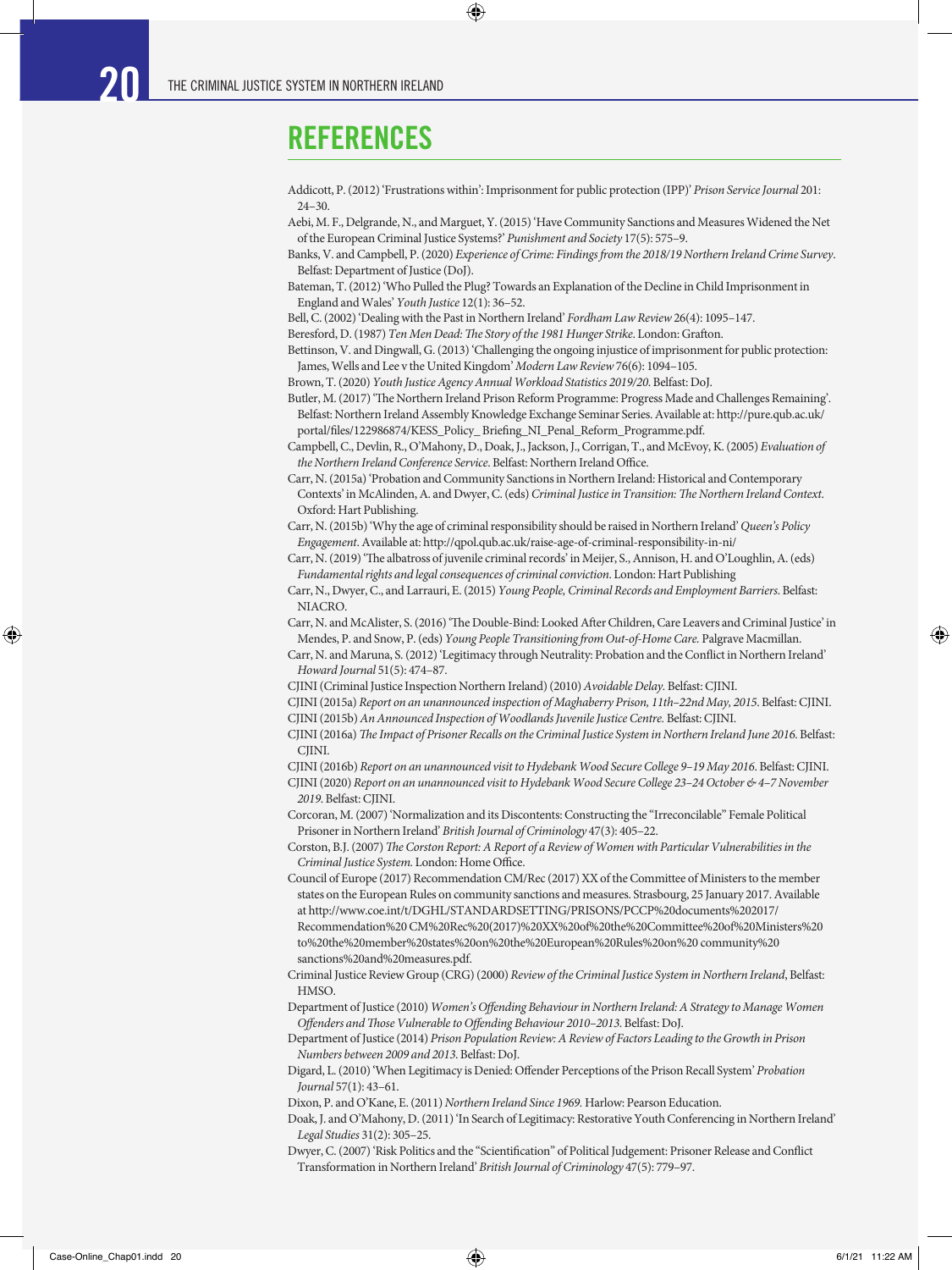Ellison, G. and Mulcahy, A. (2001) 'Policing and Social Conflict in Northern Ireland' *Policing and Society* 11(3–4): 243–58.

 $\bigcirc$ 

Ellison, G. and O'Rawe, M. (2010) 'Security Governance in Transition. The Compartmentalizing, Crowding Out and Corralling of Policing and Security in Northern Ireland' *Theoretical Criminology* 14(1): 31–57.

Eriksson, A. (2009) *Justice in Transition: Community Restorative Justice in Northern Ireland*. Cullompton: Willan. Feenan, D. (2002) 'Justice in Conflict: Paramilitary Punishment in Ireland (North)' *International Journal of the Sociology of Law* 30: 151–72.

Fulton, B. and Carr, N. (2013) 'Probation in Europe: Northern Ireland' in van Kalmthout, A. and Durnescu, I. (eds) *Probation in Europe.* Utrecht: Confederation of European Probation.

Goldson, B. (2013) '"Unsafe, Unjust and Harmful to Wider Society": Grounds for Raising the Minimum Age of Criminal Responsibility in England and Wales' *Youth Justice* 13(2): 111–30.

Gormally, B., McEvoy, K., and Wall, D. (1993) 'Criminal Justice in a Divided Society: Northern Ireland Prisons' *Crime and Justice* 17: 51–135.

Graham, I. (2020) *Court Prosecutions, Convictions and Out of Court Disposals Statistics for Northern Ireland, 2019*. Belfast: DoJ.

Hamilton, C., Fitzgibbon, W., and Carr, N. (2016) 'Punishment, Youth Justice and Cultural Contingency: Towards a Balanced Approach' *Youth Justice* 16(3): 226–45.

Harris, M., Edgar, K., and Webster, R. (2020) '"I'm always walking on eggshells, and there's no chance of me ever being free": The mental health implications of Imprisonment for Public Protection in the community and postrecall' *Criminal Behaviour and Mental Health* 30(6): 331–40.

Haydon, D. and McAlister, S. (2015) 'Young People, Crime and Justice in Northern Ireland' in McAlinden, A. and Dwyer, C. (eds) *Criminal Justice in Transition: The Northern Ireland Context*. Oxford: Hart Publishing.

Heard, C. (2015) *Community Sentences Since 2000: How They Work—And Why They Have Not Cut Prison Numbers*. London: Centre for Crime and Justice Studies.

Hillyard, P. and Tomlinson, M. (2000) 'Patterns of policing and policing Patten' *Journal of Law and Society* 27(3): 394–415.

Houses of Parliament (2018) *Age of Criminal Responsibility*. Available at: https://yjlc.uk/wp-content/ uploads/2018/06/ACR.pdf

Independent Advisory Panel in Deaths in Custody. (2019) *Indeterminate sentences for public protection (IPPs): Preventing self-harm and deaths in custody.* London: Ministerial Council on Deaths in Custody.

Independent Commission of Policing in Northern Ireland (ICP) (1999) *A New Beginning: Policing in Northern Ireland* (Patten Report). Belfast: HMSO.

Irwin-Rogers, K. (2016) 'Legitimacy on Licence: Why and How it Matters' *Howard Journal of Crime and Justice* 56(1): 53–71.

Jacobs, JB. (2014) 'Juvenile Criminal Record Confidentiality' in Zimring, FE. and Tanenhaus, DS (eds) *Choosing the Future for American Juvenile Justice*. New York: New York University Press.

Lawther, C. (2008) '"Securing" the Past: Policing and the Contest over Truth in Northern Ireland' *British Journal of Criminology* 50(3): 455–73.

Lawther, C. (2015) 'Criminal Justice, Truth Recovery and Dealing with the Past in Northern Ireland' in McAlinden, A. and Dwyer, C. (eds) *Criminal Justice in Transition: The Northern Ireland Context*. Oxford: Hart Publishing.

McAlinden, A. and Dywer, C. (eds) (2015) *Criminal Justice in Transition: The Northern Ireland Context.* Oxford: Hart Publishing.

McAlister, S. and Carr, N. (2014) 'Experiences of Youth Justice: Youth Justice Discourses and their Multiple Effects' *Youth Justice* 14(3): 241–54.

McAra, L. and McVie, S. (2007) 'Youth justice? The impact of system contact on patterns of desistance from offending' *European Journal of Criminology* 4(3): 315–45.

McEvoy, K. (2001) *Paramilitary Imprisonment in Northern Ireland: Resistance, Management and Release.* Oxford: Oxford University Press.

McKittrick, D. and McVea, D. (2012) *Making Sense of the Troubles: A History of the Northern Ireland Conflict*. London: Penguin Books.

McKeown, L. (2001) *Out of Time: Irish Republican Prisoners, 1972–2000*. Dublin: Beyond the Pale Publications. McNeill, F. (2016) 'Reductionism, Rehabilitation and Reparation: Community Punishment in Scotland' in

Robinson, G. and McNeill, F. (eds) *Community Punishment: European Perspectives.* London: Routledge. McNaull, G. (2019) *The Space In-between: The Gendered Marginalisation of Women's Custodial Remand, Policy Briefing Paper*. Belfast: QUB.

McNaull, G. (2017) 'Post-Corston Reflections on Remanded Women's Experiences in Northern Ireland' in Moore, L., Scraton, P. and Wahidin, A. (eds.) *Women's Imprisonment and the Case for Abolition: Critical Reflections on Corston Ten Years On*. London: Routledge.

Maguire, M. (2015) 'Criminal Statistics and the Construction of Crime' in Maguire, M., Morgan, R., and Reiner, R. (eds) *The Oxford Handbook of Criminology* (5th edn). Oxford: Oxford University Press.

Marsh, B. and Maruna, S. (2016) 'Desistance and Restorative Justice: Learning from Success Stories of Northern Ireland's Youth Justice Agency' *Restorative Justice* 4(3): 369–87.

Monaghan, R. (2004) '"An Imperfect Peace": Paramilitary "Punishments" in Northern Ireland' *Terrorism and Political Violence* 16(3): 439–61.

Moore, L. and Scraton, P. (2014) *The Incarceration of Women: Punishing Bodies, Breaking Spirits*. London: Springer.

⊕